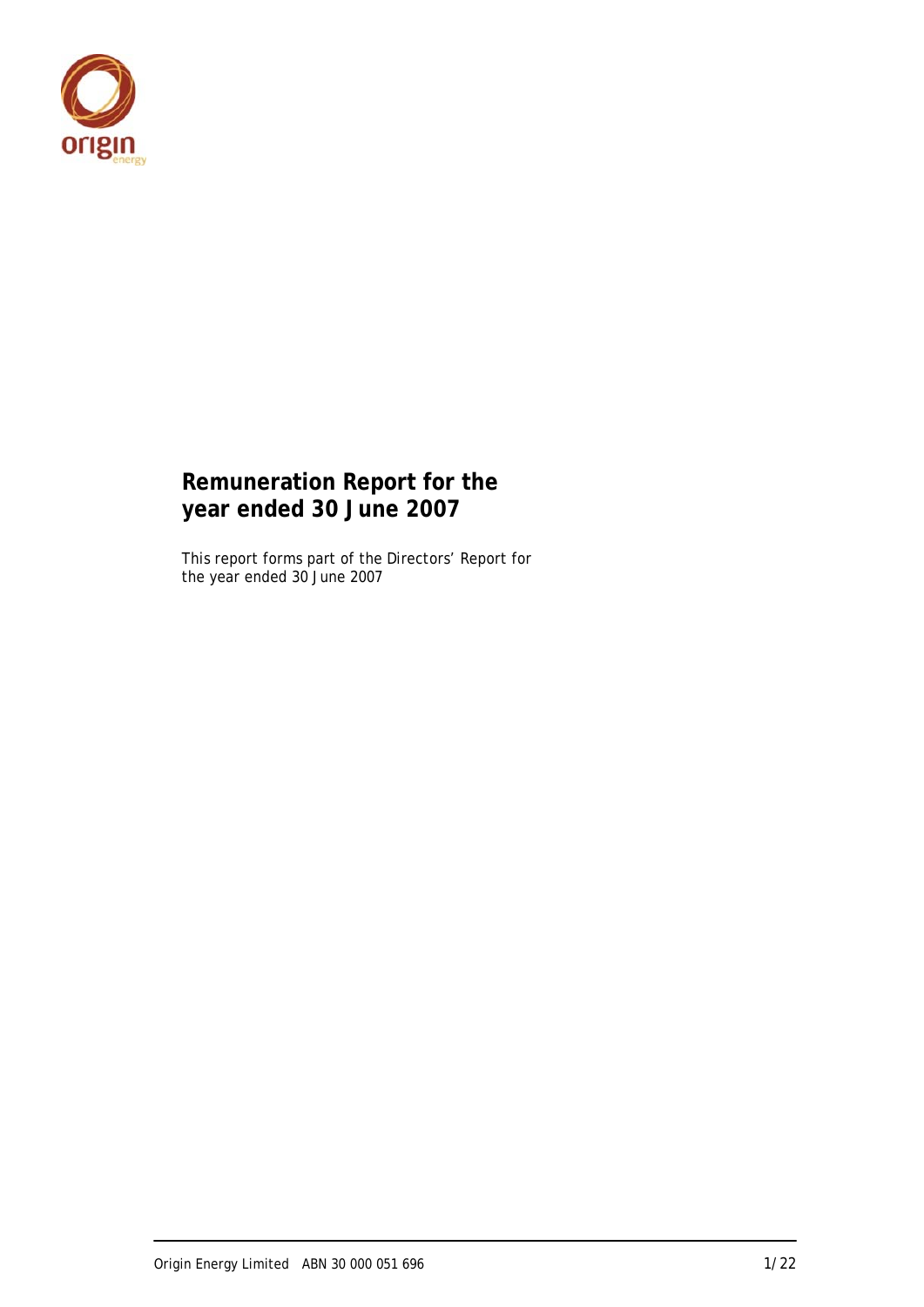# **Contents**

| 1. |     |                                                                              |  |  |  |  |  |  |  |  |
|----|-----|------------------------------------------------------------------------------|--|--|--|--|--|--|--|--|
|    | 1.1 |                                                                              |  |  |  |  |  |  |  |  |
|    | 1.2 |                                                                              |  |  |  |  |  |  |  |  |
| 2. |     |                                                                              |  |  |  |  |  |  |  |  |
|    | 2.1 |                                                                              |  |  |  |  |  |  |  |  |
|    | 2.2 |                                                                              |  |  |  |  |  |  |  |  |
|    | 2.3 |                                                                              |  |  |  |  |  |  |  |  |
| 3. |     |                                                                              |  |  |  |  |  |  |  |  |
|    | 3.1 |                                                                              |  |  |  |  |  |  |  |  |
|    | 3.2 |                                                                              |  |  |  |  |  |  |  |  |
|    | 3.3 |                                                                              |  |  |  |  |  |  |  |  |
|    |     |                                                                              |  |  |  |  |  |  |  |  |
|    |     |                                                                              |  |  |  |  |  |  |  |  |
| 4. |     | Contractual arrangements of executive directors and senior executives 10     |  |  |  |  |  |  |  |  |
|    | 4.1 |                                                                              |  |  |  |  |  |  |  |  |
|    | 4.2 |                                                                              |  |  |  |  |  |  |  |  |
| 5. |     |                                                                              |  |  |  |  |  |  |  |  |
| 6. |     |                                                                              |  |  |  |  |  |  |  |  |
|    | 6.1 |                                                                              |  |  |  |  |  |  |  |  |
|    | 6.2 |                                                                              |  |  |  |  |  |  |  |  |
| 7. |     | Director and key management personnel remuneration and other disclosures  13 |  |  |  |  |  |  |  |  |
|    | 7.1 |                                                                              |  |  |  |  |  |  |  |  |
|    | 7.2 |                                                                              |  |  |  |  |  |  |  |  |
|    |     |                                                                              |  |  |  |  |  |  |  |  |
|    | 7.3 |                                                                              |  |  |  |  |  |  |  |  |
|    |     | 7.3.1 Value of options granted, exercised and lapsed 17                      |  |  |  |  |  |  |  |  |
|    |     | 7.3.2 Options and rights over equity instruments granted as compensation  18 |  |  |  |  |  |  |  |  |
|    |     |                                                                              |  |  |  |  |  |  |  |  |
|    |     |                                                                              |  |  |  |  |  |  |  |  |
|    |     |                                                                              |  |  |  |  |  |  |  |  |
|    |     |                                                                              |  |  |  |  |  |  |  |  |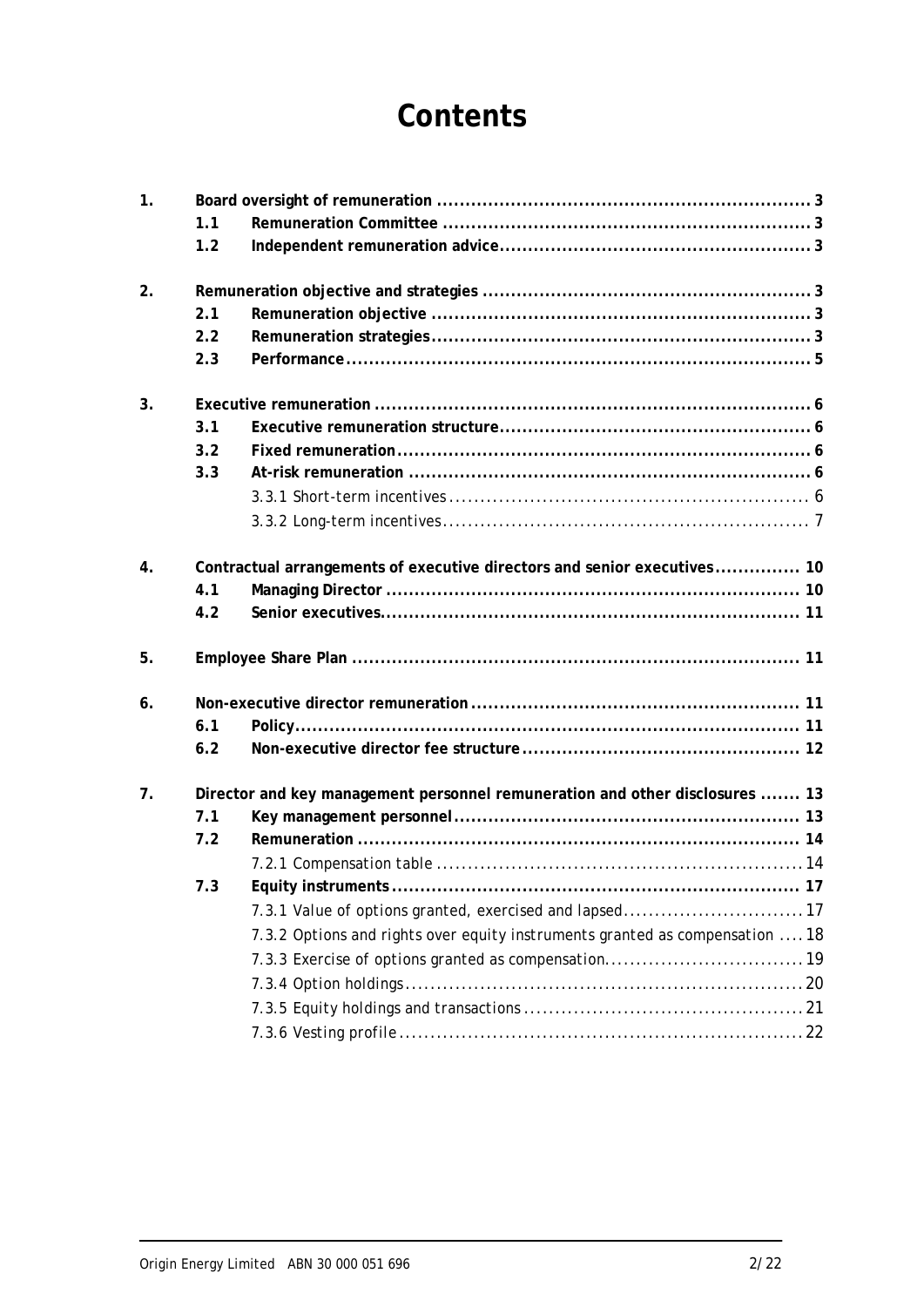## **1. Board oversight of remuneration**

## **1.1 Remuneration Committee**

The Board Remuneration Committee oversees remuneration and is responsible for making recommendations to the Board on remuneration policy and structure applicable to the Directors and senior executives.

The composition and functions of the Remuneration Committee is set out in the Charter of the Remuneration Committee which is available in full on the Company's website www.originenergy.com.au.

## **1.2 Independent remuneration advice**

The Remuneration Committee engages external advisors on matters relating to compensation. All advisors selected are independent and engaged solely on the basis of their independence and competence in the relevant field. During the year, the Board obtained advice and services from advisors in relation to remuneration:

| Advisor                     | Services provided                                        |
|-----------------------------|----------------------------------------------------------|
| Mercer                      | Actuarial assessment of executive superannuation defined |
|                             | benefits                                                 |
|                             | Executive and employee compensation and benchmarking     |
|                             | Valuation of long-term incentives                        |
| The Hay Group               | Executive and employee compensation and benchmarking     |
| John Egan of Egan and       | Non-executive directors' compensation and benchmarking   |
| Associates                  | Executive compensation and benchmarking                  |
| <b>Godfrey Remuneration</b> | Non-executive directors' compensation and benchmarking   |
| Group                       |                                                          |

## **2. Remuneration objective and strategies**

## **2.1 Remuneration objective**

Origin Energy's remuneration objective is to attract, retain and motivate employees to deliver superior performance that is aligned with shareholders' interests and is consistent with the Company's commitments, principles and values.

## **2.2 Remuneration strategies**

Origin Energy's Remuneration objective is implemented through three key strategies as follows:

- **1. Origin Energy's remuneration is competitively benchmarked to ensure that valued employees are attracted and retained.** 
	- Median of relevant market is used as the benchmark for fixed pay, while the top quartile is targeted for aggregate remuneration (fixed and at-risk remuneration) for better-than-targeted performance.
	- A broad multi industry wide benchmark that is relevant to Origin Energy's type of business is used to determine competitive remuneration. The mix of fixed and variable pay used by Origin Energy reflects this market benchmark.
	- In a tight labour market which has known skills shortages or "hotspots" in business critical areas of the Company, benchmarks which specifically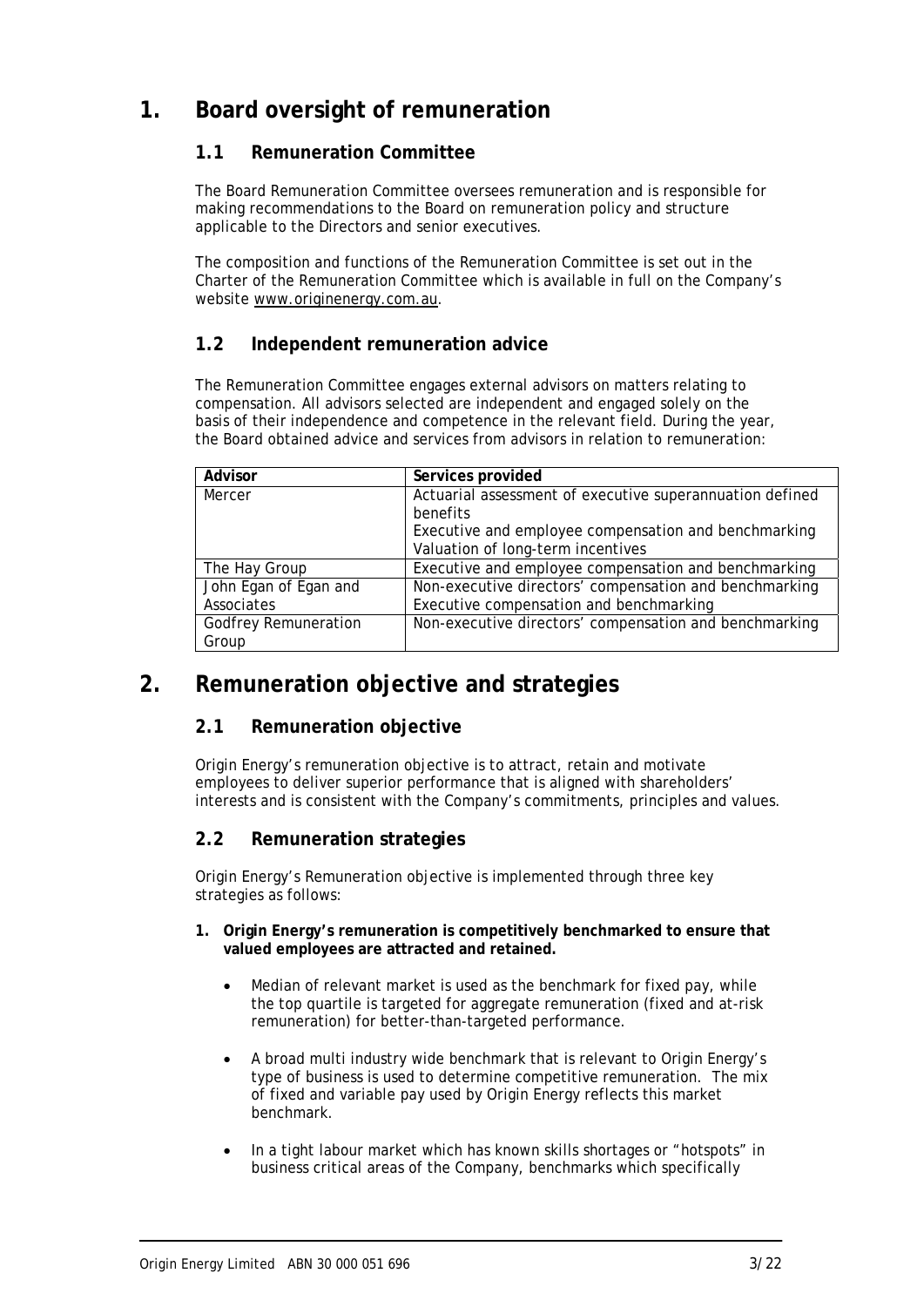compare Origin Energy to those "hotspot" markets (rather than the general market) are used to ensure that remuneration remains competitive.

- **2. The remuneration structure clearly links reward to performance** 
	- The proportion of variable remuneration increases with job size and the employee's capacity to impact business performance, consistent with competitive remuneration benchmarks.
	- Short-term incentives are designed to motivate employees to achieve targets in the current review year. The amount of short term incentive varies, with maximum achievable incentive being positioned at the top quartile of the market.
	- Performance measures for short-term incentives are based around total company, business unit and individual performance. The proportion of short-term incentive linked to total company financial performance increases with the job size.
	- Long-term incentives are designed to encourage sustainability of performance in the medium to longer term. Once granted, long-term incentives are exercisable in a three to five-year timeframe, provided appropriate hurdles are met. Executives are prohibited from entering into any hedge arrangements that may limit the downside risk of any equitybased incentives that have not vested.
	- While the performance measures for 'at-risk' pay are heavily oriented to financial performance, some non-financial performance metrics are included to ensure long-term, sustainable performance. These measures include critical aspects such as people management, safety performance and project delivery.
- **3. Performance measures and rewards are aligned to shareholder interests** 
	- The predominant performance measure for short-term incentives and long term incentives is the company's operating-cash-flow-after-tax over fundsemployed ratio. This measure is a key driver of total returns to shareholders, and has since February 2000 demonstrated a strong correlation over time with the creation of shareholder value.
	- The long-term incentive plan provides for equity based remuneration, with the exercise hurdle based on relative total shareholder returns. The plan aligns executive performance with shareholder returns as incentives are only exercisable if the relative total shareholder return hurdle is achieved.
	- The Company's employee share plan enables employees to be awarded Origin Energy shares. This ownership of shares links employees with the Company's share price. To be eligible to receive shares, annual performance measures which relate to targeted areas of company-wide performance, must be achieved. For example, the 2006/07 award was set entirely on safety performance targets.

A detailed remuneration policy statement is available on the Company's website www.originenergy.com.au.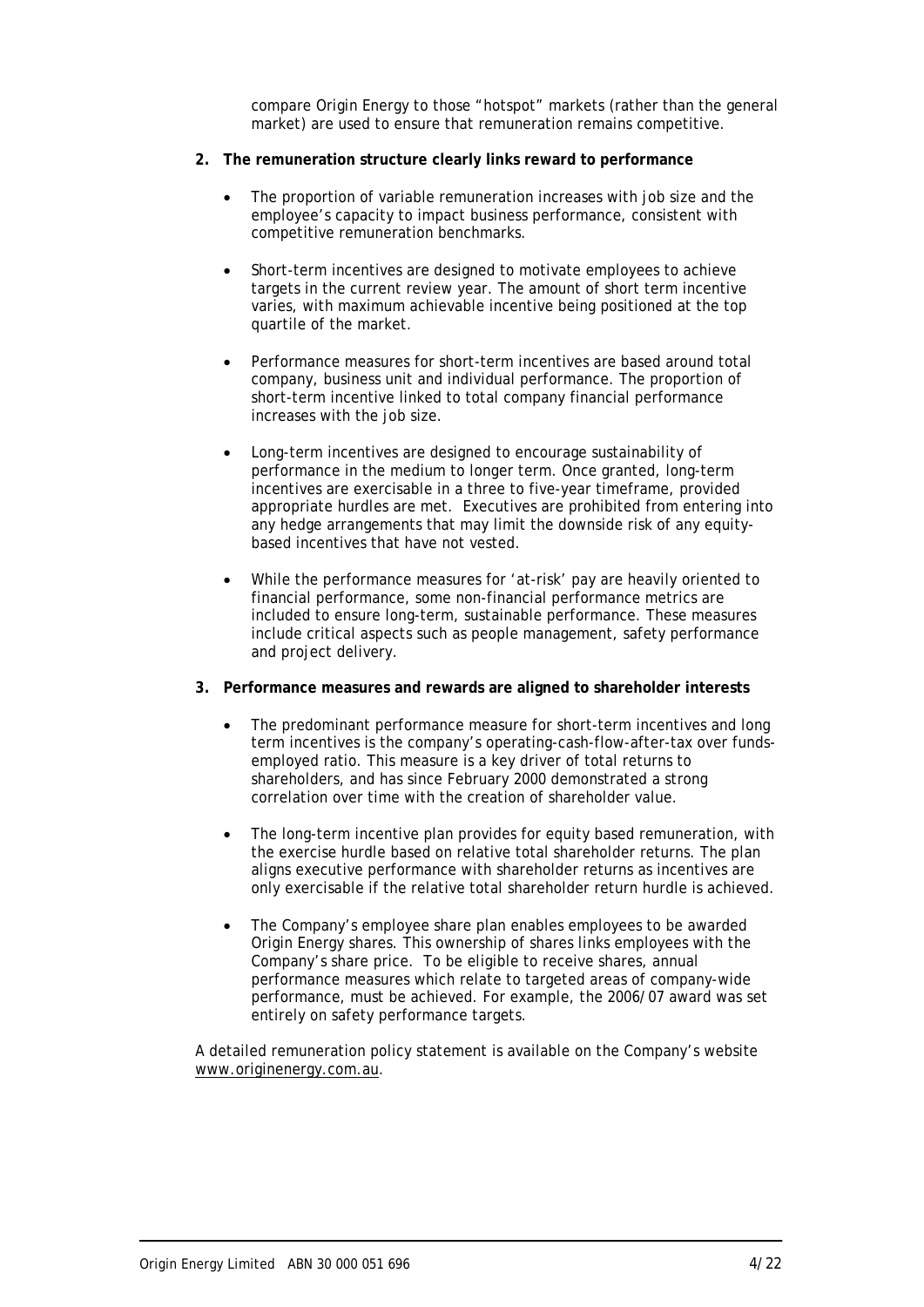### **2.3 Performance**

#### **Attracting and retaining staff**

Origin Energy's remuneration strategies have ensured retention and stability of senior management over the past seven years.

Among Origin Energy's top three management tiers, the annual voluntary turnover rate has averaged 3.2% since 2000. Management stability is a key factor in delivering strong performance and total returns to shareholders.

#### **Motivation of staff to maximise Company performance**

Origin Energy's remuneration policy has been an important contributor to the continuous improvement of Company performance and the delivery of shareholder returns.

Since Origin Energy listed on the ASX, in February 2000, its net profit has grown by 509% to 30 June 2007, total dividends declared or paid are 91 cents per share and share price has grown by around 680%. The following table outlines net profit after tax, earnings per share, dividends and share-price growth since listing in 2000:

| 30 June                                    | 2000                     | 2001   | 2002   | 2003   | 2004              | 2005   | 2006   | 2007              | Average<br>Annual<br>Increase<br>% |
|--------------------------------------------|--------------------------|--------|--------|--------|-------------------|--------|--------|-------------------|------------------------------------|
| <b>EARNINGS</b>                            |                          |        |        |        |                   |        |        |                   |                                    |
| Net profit after tax                       | \$75m                    | \$98m  | \$129m | \$162m | \$205m            | \$266m | \$332m | \$457m            | 30                                 |
| Earnings per share                         | 13.3c                    | 17.1c  | 20.2c  | 24.8c  | 30.0c             | 34.9c  | 41.9c  | 54.7c             | 22                                 |
| <b>Underlying Profit</b>                   | \$75m                    | \$98m  | \$129m | \$162m | \$205m            | \$266m | \$338m | \$370m            | 26                                 |
| Adjusted earnings per share                | 13.3c                    | 17.1c  | 20.2c  | 24.8c  | 30.0 <sub>c</sub> | 34.9c  | 42.7c  | 44.3c             | 19                                 |
| <b>OCAT RATIO</b>                          |                          | 10.6%  | 13.7%  | 15.6%  | 14.8%             | 11.2%  | 12.5%  | 11.5%             |                                    |
| <b>TOTAL SHAREHOLDER</b><br><b>RETURNS</b> |                          |        |        |        |                   |        |        |                   |                                    |
| <b>Dividends</b>                           | 6.0c                     | 4.0c   | 5.0c   | 10.0c  | 13.0c             | 15.0c  | 17.0c  | 21.0 <sub>c</sub> | 25                                 |
| Share price 30 June                        | \$1.57                   | \$2.91 | \$3.27 | \$3.93 | \$5.48            | \$7.61 | \$7.36 | \$9.94            | 33                                 |
| Annual shareholder return                  | $\overline{\phantom{0}}$ | 93%    | 15%    | 23%    | 43%               | 42%    | $-1\%$ | 38%               | 36                                 |

Between listing in February 2000 and 30 June 2007 Origin Energy's compound total shareholder return was 32.4% per annum. This was significantly above the All Ordinaries Accumulation Index, which grew by an average of 14.4% per annum over the same period.

The graph, below, compares Origin Energy's performance since listing in February 2000 with the All Ordinaries Accumulation Index.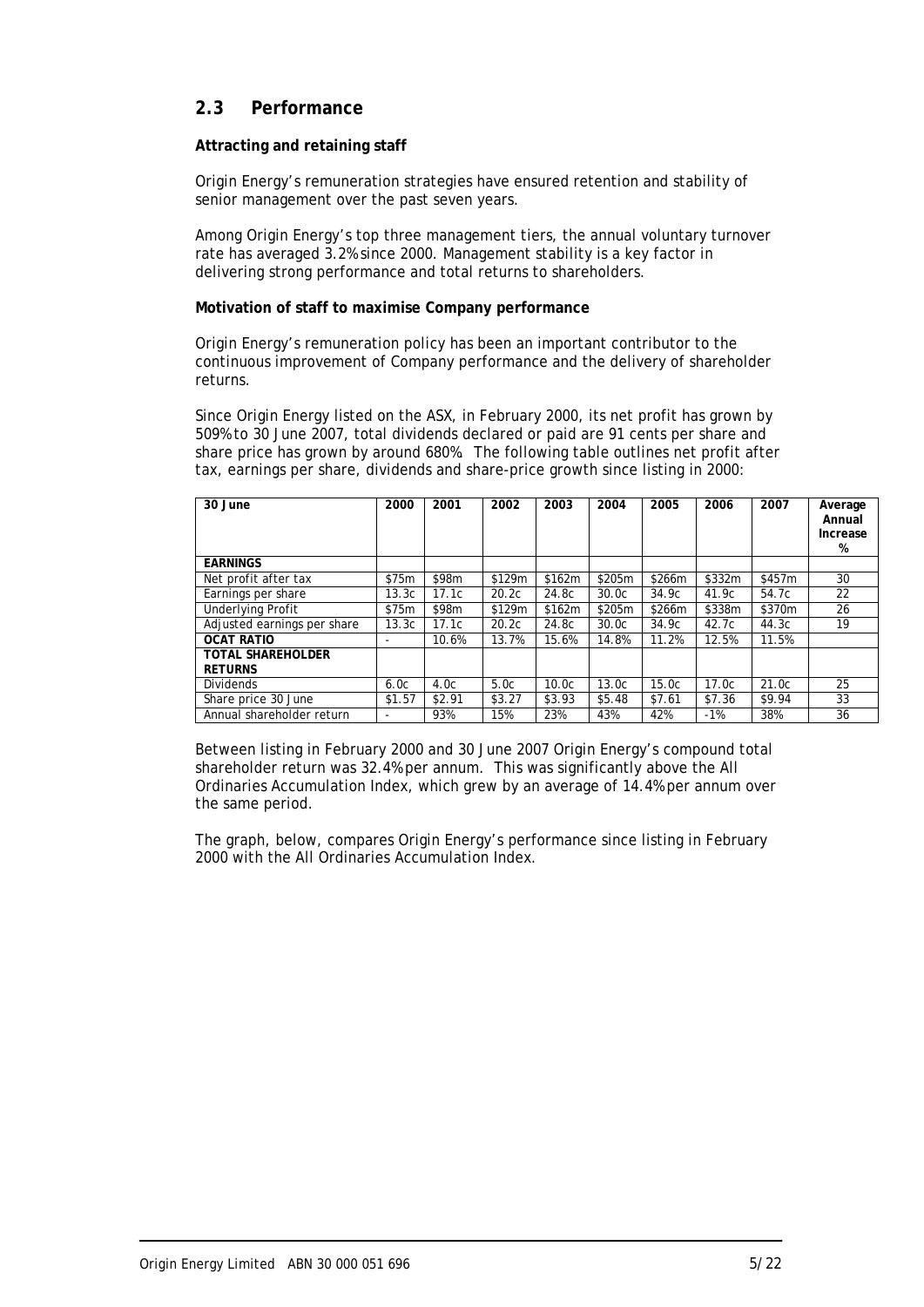

Indexed to 100 on 21 February 2000

## **3. Executive remuneration**

### **3.1 Executive remuneration structure**

Remuneration of executives is structured in two parts:

- *Fixed remuneration*
- *At-risk remuneration*

#### **3.2 Fixed remuneration**

Fixed pay is based on the size of the individual's role, their performance and experience, and market data. The benchmark market-data is set at the median for comparable positions.

Fixed pay comprises base salary and any non-cash benefits such as provision of a motor vehicle (which is calculated on a total cost basis and includes any fringebenefit-tax charges related to employee benefits).

#### **3.3 At-risk remuneration**

The level of at-risk remuneration available is linked to competitive remuneration benchmarks, and the amount awarded is linked to meeting Company, business unit and personal financial and non-financial objectives. It comprises both short-term incentives and long-term incentives, which are provided for in contracts with executive directors and senior executives. These contracts prescribe maximum potential payments for short-term and long-term incentives.

#### *3.3.1 Short-term incentives*

Short-term incentives are provided in cash. The maximum potential award each year is set by comparison with competitive remuneration benchmarks. Payment depends on achieving operating and financial targets set at the beginning of each year.

Several levels of short-term incentives are paid within Origin Energy, ranging from a maximum of 35% for senior management employees through to a maximum of 100%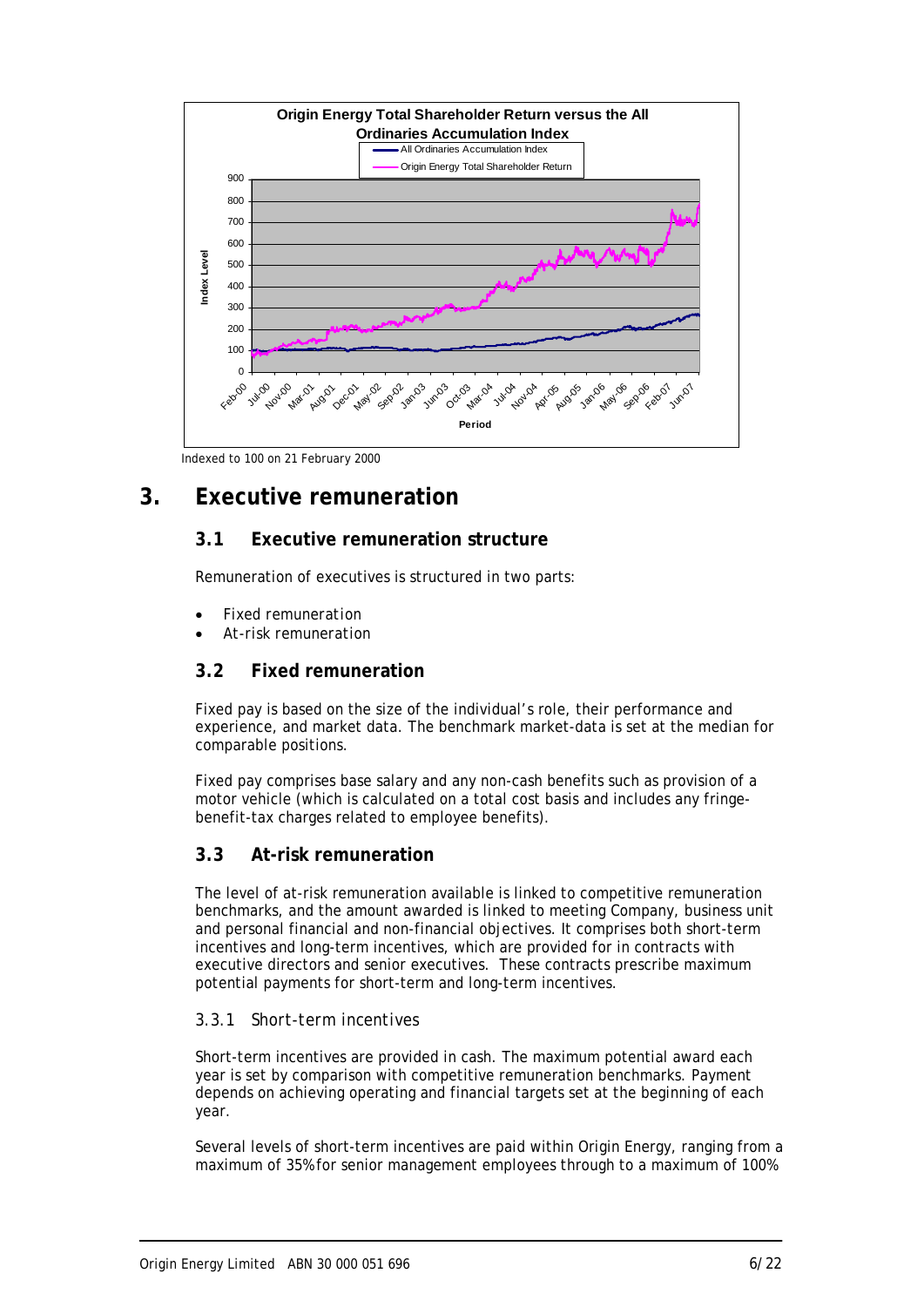for the Managing Director. These maximum levels are consistent with market benchmarks.

For the Managing Director, 60% of his short-term incentive is based on performance relative to corporate financial targets. 40% of his short-term incentive is based on targeted non-financial objectives. Both the financial and non-financial objectives are set by the Board when Budgets are approved. For senior executives reporting to the Managing Director, at least 33% of the short-term incentives are based on performance relative to corporate financial targets. The balance is paid on a mix of financial and operating targets relative to their individual areas of responsibility.

The primary total business performance measure used in the short-term incentive plans is the operating-cash-flow-after-tax-over-funds-employed ratio. This measure has been used since 2000 as it closely correlates with total shareholder return.

Threshold and stretch hurdles are also established for each performance measure, yielding payment for at-risk elements ranging from 20 to 100% of the maximum potential payment. No payment is made if performance does not achieve threshold levels. The Board retains the discretion to make payments exceeding 100% if exceptional performance is achieved. Short-term incentives can be reduced if safety performance targets are not achieved.

#### *3.3.2 Long-term incentives*

Long-term incentive amounts are awarded to executives, based on competitive remuneration benchmarks for the executive's position within the company, as a reward for their performance during the year and as an incentive for future performance.

Long-term incentives issued in September 2006 and previous years had been provided to executives by granting them options over unissued ordinary shares in Origin Energy Limited, under the shareholder approved Senior Executive Option Plan.

From September 2007, the Board will allocate long-term incentive awards to senior executives and the managing director that, by value, are half share options and half performance share rights. The allocation of options and performance share rights is based on the current performance potential and criticality to the business. The number of options and performance share rights awarded are calculated by dividing the value of the long-term incentive award by the fair market value of the options and performance share rights determined in accordance with applicable accounting standards.

Under this hybrid scheme, the options become exercisable and the performance share rights will only vest (that is, shares become transferable to the executive) to the extent that the performance hurdle is satisfied. Details of the hurdle (which is the same for the exercise of options and the vesting of performance share rights) are set out in 3.3.2.3. It is dependent on the return on Origin Energy shares comparing favourably with the total shareholder return of companies in the ASX 100 at the time of issue. In a further review in 2007 the Board revised the practice of continuous retesting (from years 3 to 5) of this performance hurdle and determined that from the 2007 issuance of stock options and performance share rights to senior executives, retesting will be conducted on the third, fourth and fifth anniversaries of the grant. Further awards of long-term incentives will not be subject to continuous retesting of hurdles, other than those that are to be issued to the Managing Director in September 2007 on terms that were approved by shareholders in October 2006.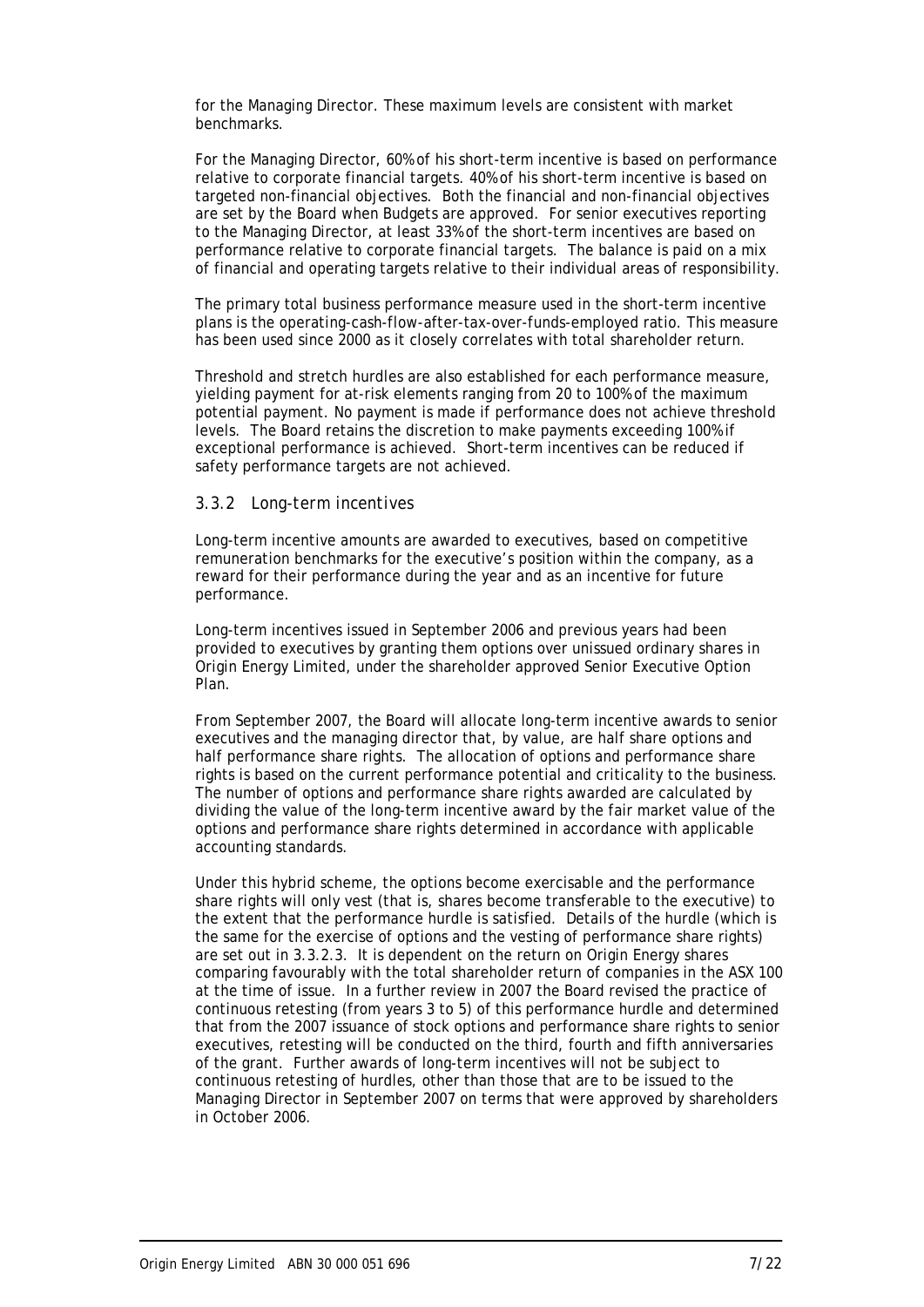To ensure that the incentive value of these equity-based incentives is preserved, executives are prohibited from entering into any hedge arrangements that may limit their downside risk with any equity-based incentives that have not vested. Terms for the Senior Executive Option Plan and Performance Share Rights Plan, along with performance conditions attached to both plans, are detailed below.

#### 3.3.2.1 Senior Executive Option Plan

Shareholders approved the Senior Executive Option Plan in 1995. Under the plan, the Directors may issue options to executives to acquire ordinary shares in Origin Energy at a market price determined at the time of issuance. The market price is equal to the volume-weighted average market price in the five days leading up to, and including, the date of issuance.

The options are issued subject to performance hurdles as determined by the Board. The performance hurdles applying to the previous issuance and those proposed for future issuances are described in the section on long-term incentive performance hurdles below in 3.3.2.3.

Subject to the satisfaction of the performance hurdles, the options may be exercised by the payment of the exercise price at any time after the third anniversary of the grant of the options and before they expire. The options may also be exercised prior to the third anniversary of the grant of the options in circumstances relating to takeover (detailed below in 3.3.2.3). They may also be exercised in the event of the termination of employment as a consequence of death, permanent disablement or other circumstances in which the Board determines in its discretion that the options should become exercisable.

The options that have been issued to date and have vested will lapse if the executive resigns (after six months), in the event of termination for cause (immediately) and if not exercised within five years.

| Number of<br>options<br>outstanding | Exercise<br>price | First exercise date | Expiry date       | Vested    | Number<br>exercisable | Total<br>shareholder<br>return<br>performance<br>against<br>reference<br>group as at 30<br>June 2007 (1) | Indicated<br>Percentage<br>exercisable<br>(2) |
|-------------------------------------|-------------------|---------------------|-------------------|-----------|-----------------------|----------------------------------------------------------------------------------------------------------|-----------------------------------------------|
| 780,000                             | \$3.40            | 19 December 2005    | 19 December 2007  | Yes       | 780,000               |                                                                                                          | 100%                                          |
| 2,401,200                           | \$4.15            | 19 December 2006    | 19 December 2008  | Yes       | 2,401,200             |                                                                                                          | 100%                                          |
| 775,000                             | \$5.98            | 6 August 2007       | 6 August 2009     | No        | Nil                   | 40%                                                                                                      | Nil                                           |
| 2,471,000                           | \$5.72            | 26 November 2007    | 26 November 2009  | <b>No</b> | Nil                   | 51%                                                                                                      | 52%                                           |
| 200,000                             | \$6.75            | 20 May 2008         | 20 May 2010       | No        | Nil                   | 43%                                                                                                      | Nil                                           |
| 3,390,000                           | \$7.21            | 7 September 2008    | 7 September 2010  | <b>No</b> | Nil                   | 63%                                                                                                      | 76%                                           |
| 3,391,000                           | \$6.50            | 11 September 2009   | 11 September 2011 | No        | Nil                   | 88%                                                                                                      | 100%                                          |

The options over unissued shares of Origin Energy under the plan and their exercisability with respect to the performance hurdles are as follows:

(1) The performance hurdle for these options is based on a total shareholder return (TSR) that calculates the share price movement of ordinary shares after notional reinvestment of dividends. Whether the exercise hurdle is satisfied within the exercise period is determined by comparing the Origin Energy TSR with the TSR of a predetermined group of Australian listed companies relative to the date of approval. The percentage of options that may be exercised is calculated on sliding scale depending on the Company's performance against the reference group of companies. If Origin Energy exceeds the 50<sup>th</sup> percentile, 50% of the options may be exercised and if it reaches the 75<sup>th</sup> percentile, 100% of the options may be exercised.

(2) The indicated percentage exercisable is calculated by comparing the performance of Origin Energy's TSR to the relevant reference group and applying the performance conditions described in 3.3.2.3 as at 30 June 2007. The test must be undertaken as from the first exercise date and, as a result, the number that will be exercisable at that time may be different from that indicated.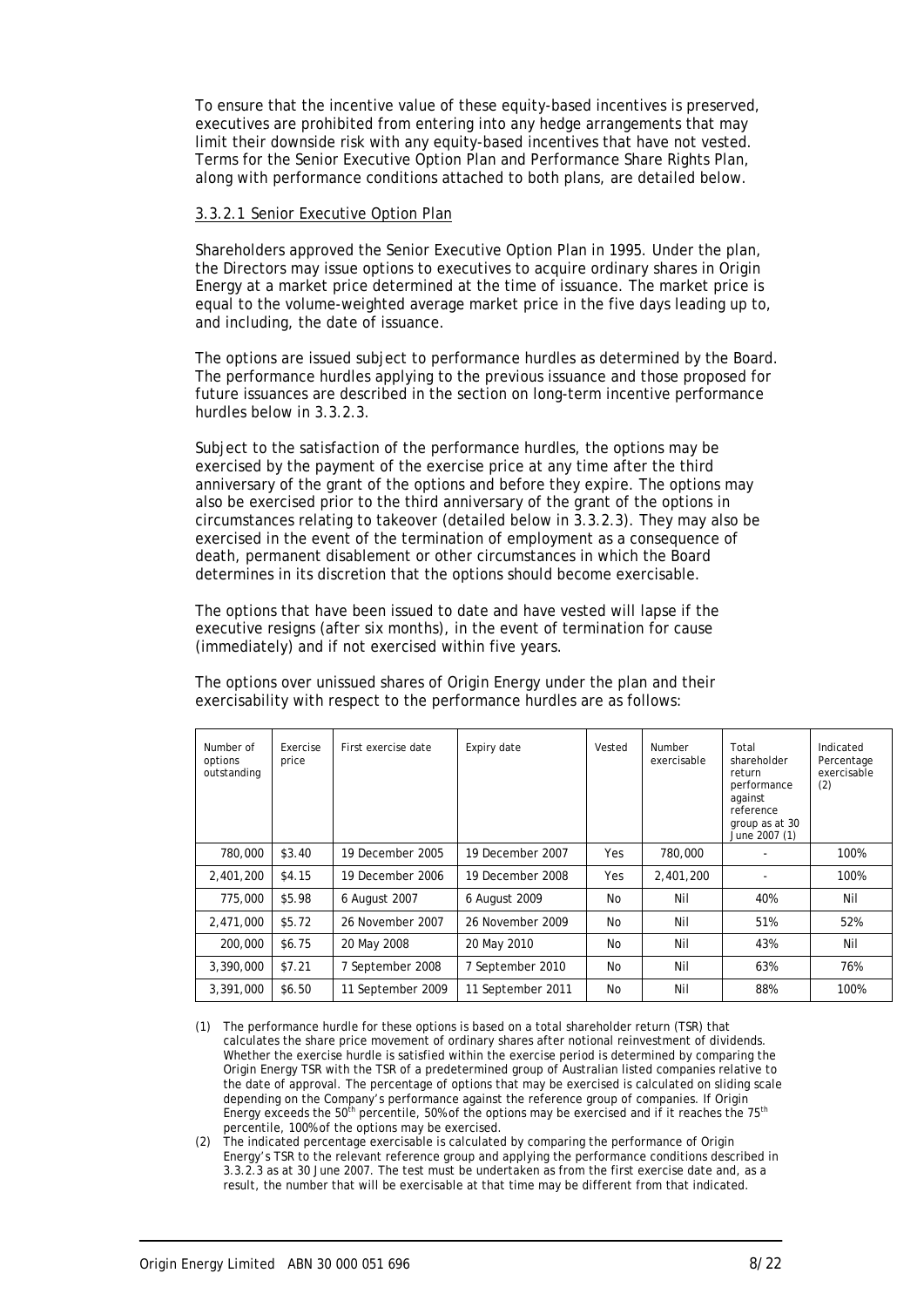Details of options issued to the specified senior executives over the year are detailed in the table on page 18.

#### 3.3.2.2 Performance Share Rights Plan

The Performance Share Rights Plan was introduced on 1 July 2007. Performance hurdles are described in section 3.3.2.3 Long-term incentive performance conditions.

Subject to the satisfaction of the performance hurdles, the performance share rights may be exercised at any time after the third anniversary of the grant of the rights and before they expire. No consideration will be payable by the executive for the rights or on issuance of shares after the performance share rights vest. The performance share rights may also be exercised prior to the third anniversary of their granting in circumstances relating to takeover (detailed below in 3.3.2.3). They may also be exercised in the event of the termination of employment as a consequence of death, permanent disablement or other circumstances in which the Board determines in its discretion that the performance share rights should become exercisable.

The performance share rights will lapse if the executive resigns (after six months), in the event of termination for cause (immediately), and if not exercised within five years. Unvested performance share rights lapse immediately upon resignation.

As the fair value of a performance share rights is greater than an option, there is a smaller number of performance share rights (and therefore smaller number of equity instruments overall) than the previous scheme of 100% share options. Hence the use of performance share rights as part of the long-term incentive awards will be less dilutive for shareholders.

#### 3.3.2.3 Long-term incentive performance conditions

The following conditions apply to options issued to senior executives in respect of the 2005/06 year and options and performance share rights to be issued to the Managing Director in September 2007 (as approved by shareholders in October 2006):

- Options and performance share rights will not vest unless Origin Energy's TSR is above the  $50<sup>th</sup>$  percentile ("the minimum condition") of the TSRs of companies comprising the ASX100 as at the date of issue ("the Reference Group"), on and between the third and fifth anniversaries of the grant.
- On achieving the minimum condition, 50% of options and performance share rights vest.
- The percentage of options and performance share rights that vest increases proportionately from the  $50<sup>th</sup>$  percentile from 50% to 100% at the 75<sup>th</sup> percentile.
- Options and performance share rights will expire after five years from the date of issuance.
- The Options and performance share rights may vest prior to the third anniversary of their granting, if a person acquires or gives notice of a proposal to make an acquisition of more than 20% of the shares in Origin Energy provided that the performance hurdles are achieved.

The following conditions will apply to all options and performance share rights to be issued to senior executives in respect of the 2006/07 year and following years, other than those issued to the Managing Director in September 2007 in accordance with the shareholder approval: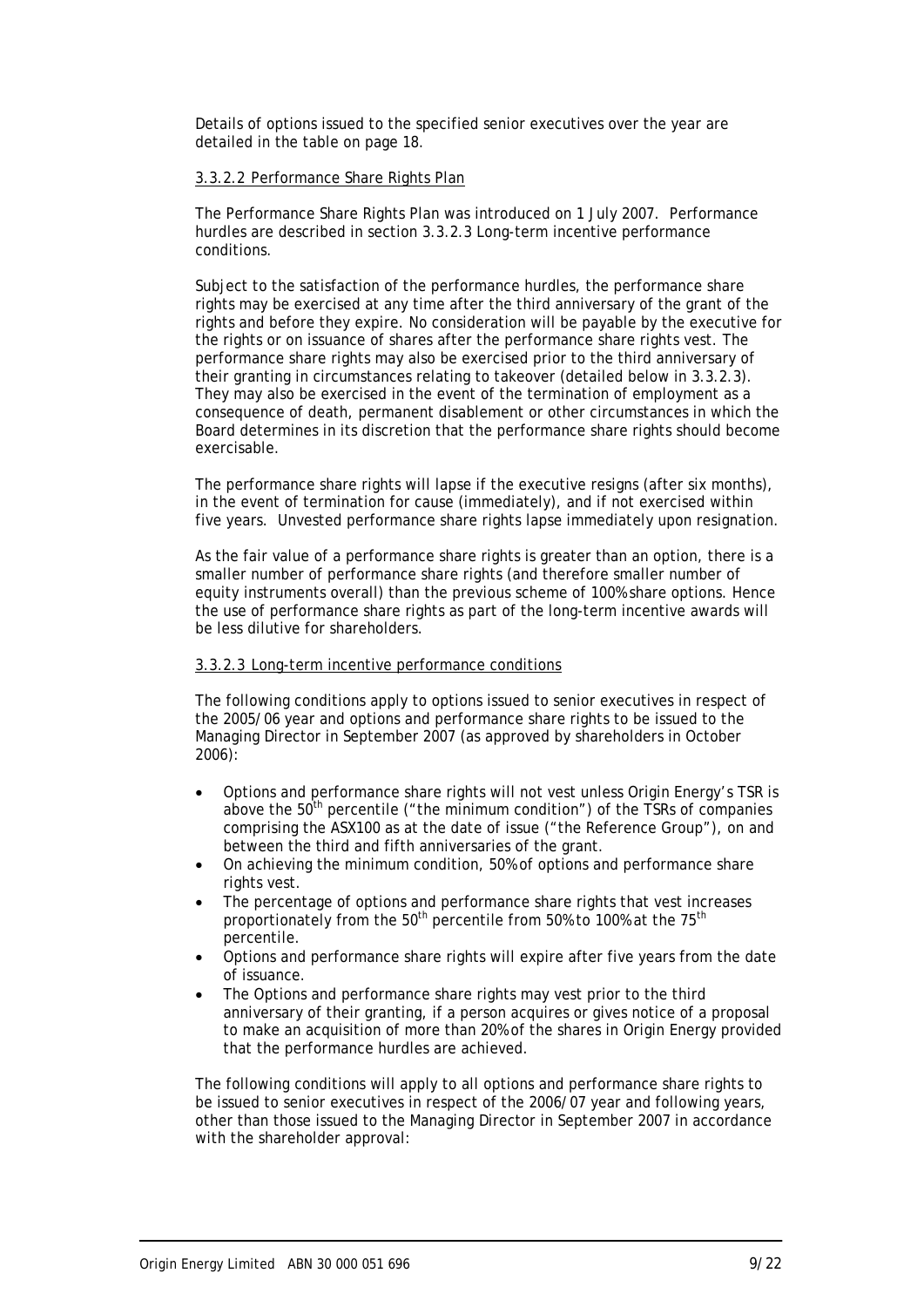- Options and performance share rights will not vest unless Origin Energy's TSR is above the 50<sup>th</sup> percentile ("the minimum condition") of the TSRs of companies comprising the ASX100 as at the date of issue ("the Reference Group") as measured at the third, fourth and fifth anniversary of the grant of the options ("the testing dates").
- The measurement of TSR shall be based on the volume-weighted average price of Origin Energy shares and the companies in the Reference Group over the three months prior to the date of issuance and the testing dates. On achieving the minimum condition, 50% of options and performance share rights vest.
- The percentage of options and performance share rights that vest increases proportionately from the  $50<sup>th</sup>$  percentile at 50% to 100% at the 75<sup>th</sup> percentile.
- Options and PSRs will expire after five years and three months from the date of issuance.
- Options and performance share rights may vest prior to the third anniversary in the event of a takeover which results in a person acquiring more than 20% of the issued shares in Origin Energy provided that the performance hurdles are achieved.

A full list of the Reference Groups is available on the Company's website www.originenergy.com.au.

## **4. Contractual arrangements of executive directors and senior executives**

### **4.1 Managing Director**

Managing Director, Mr Grant King is the only executive director. He was appointed Managing Director and Chief Executive Officer in February 2000.

Mr King has an employment contract that will expire on 30 June 2009, unless terminated earlier or renewed. Mr King's remuneration comprises fixed remuneration; an annual short-term incentive of up to 100% of fixed remuneration and an annual long-term incentive, which has been delivered at Board discretion in the form of options under the Senior Executive Option Plan. The Board decides the level of options to be offered to Mr King based on his performance over the preceding year and within the limits approved by shareholders. Mr King's fixed remuneration, for the financial year to 30 June 2008, has been set by the Board at \$1,900,000 and up to a maximum of 100% of fixed remuneration as a short-term incentive. For the financial years ending 30 June 2007 and following, long-term incentives will be delivered to Mr King in the form of options and performance share rights.

If Origin Energy terminates Managing Director Mr King's appointment without cause, in addition to his statutory entitlements, he may be given 12-months' notice or payment in lieu, including payment of short-term incentive potential. If Mr King is terminated for poor performance he is entitled to a maximum payment of 12 months of fixed remuneration, including six-months notice or payment in lieu, with no payment of short-term incentives. Upon resignation, Mr King must give 12 months notice or the Company may, at its option, pay him 12-months fixed remuneration in lieu. In the event of extended illness, Mr King may resign or the Company may terminate on six-months notice. The Company may at its option pay six-months fixed remuneration in lieu with payment of unpaid short-term incentives. If Mr King is terminated with cause he would be terminated immediately with payment of accrued entitlements only.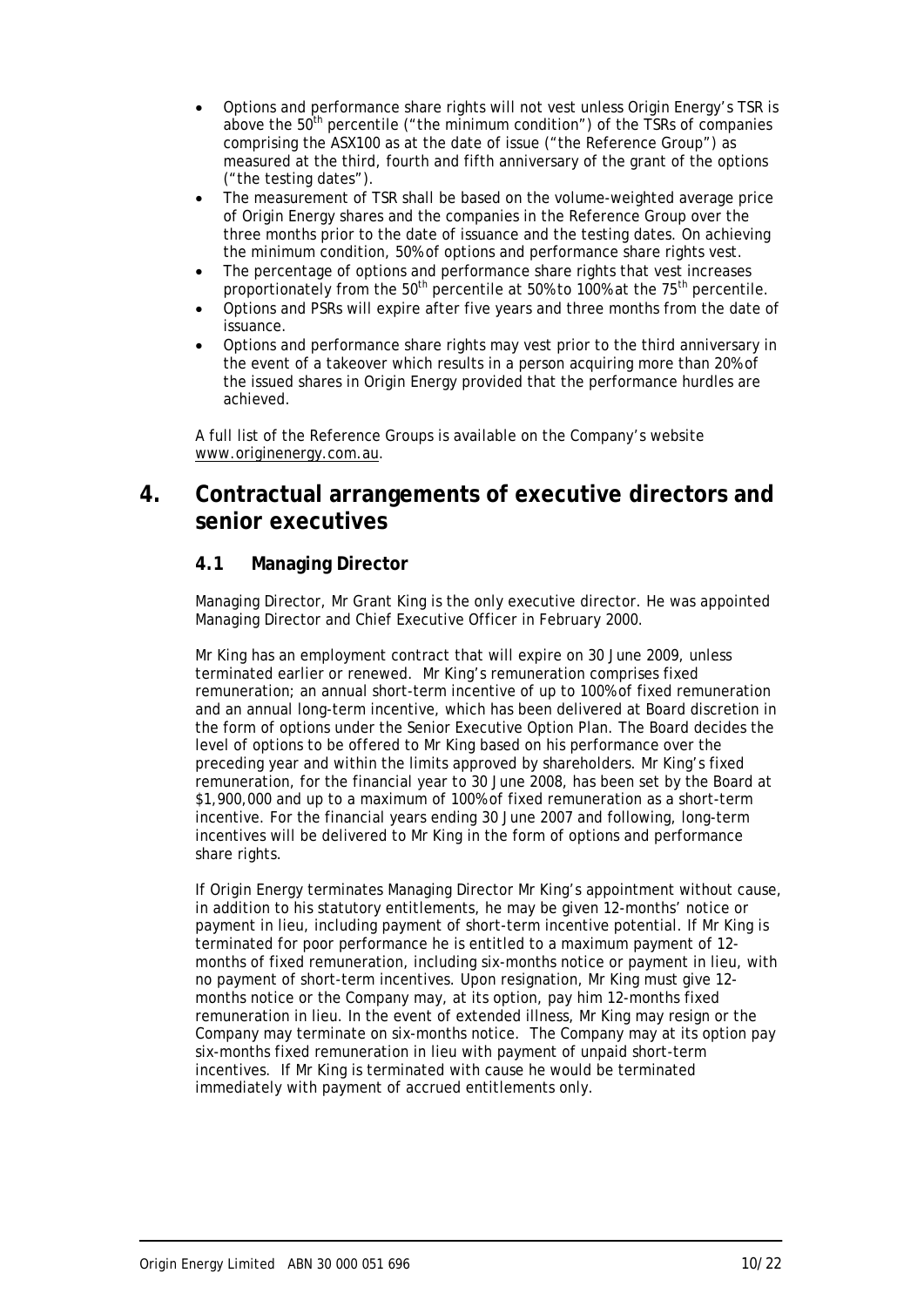### **4.2 Senior executives**

Senior executives receive fixed remuneration and short-term incentives varying from maximums of 55% to 85% fixed remuneration and annual long-term incentives varying from maximums of 40% to 70% of fixed remuneration.

Senior executives have no fixed term of employment. In the event of termination without cause, senior executives are entitled to a notice period of up to three months or payment in lieu plus a severance payment equivalent to three weeks of fixed remuneration per year of service, to a maximum of 74 weeks entitlement. A minimum of six-months (or in some cases, 12 months) combined notice and severance applies. Senior executives that resign must give one-month's notice or the Company may at its option pay them one-month's fixed remuneration in lieu. In certain circumstances, primarily redundancy, senior executives may also be entitled to receive pro-rata portions of at risk remuneration for the year during which termination occurs. Executives terminated with cause would be terminated immediately with payment of accrued entitlements only.

Due to the highly competitive labour market, the company has established a retention bonus plan which may be applied to a limited number of key individuals upon approval by the Board.

Details of the nature and amount of each element of the emoluments of the managing director and the specified senior executives of the Company receiving the highest emoluments during the year are set out on page 15.

## **5. Employee Share Plan**

All employees with more than one year of service are eligible to participate in the Employee Share Plan. The plan provides for the award of up to \$1,000 of shares in Origin Energy if the Company meets specified financial and safety targets set by the Board. Shares awarded under the plan are bought on-market.

The targets required the Company to achieve a safety incident frequency rate of 4.4. This target was not achieved during the year. Consistent with Origin Energy's remuneration strategy of linking performance with reward, the award of shares for this year was reduced to 60%. To further the focus on safety, the targets for the financial year ending 30 June 2008, will be once again based on improvement in the safety performance.

## **6. Non-executive director remuneration**

### **6.1 Policy**

Non-executive directors are remunerated by way of fees paid, including fees paid in recognition of membership on Board committees, superannuation and participation in the shareholder-approved Non-Executive Directors' Share Plan. The level of fees paid is based on the scope of director responsibilities and the size and complexity of the Origin Energy group.

The Remuneration Committee considers the level of remuneration required to attract and retain directors with the necessary skills and experience for the Origin Energy Board. This takes into account data on the level of fees paid to directors of companies of comparable size and complexity. Fees were compared to external data in the prior year to determine whether non-executive directors were being remunerated at market rates. The review undertook a comparison of 21 listed companies that were comparable to Origin Energy in market capitalisation. The results were compared to broader market data to ensure consistency. This review determined that fees paid to Origin Energy non-executive directors were below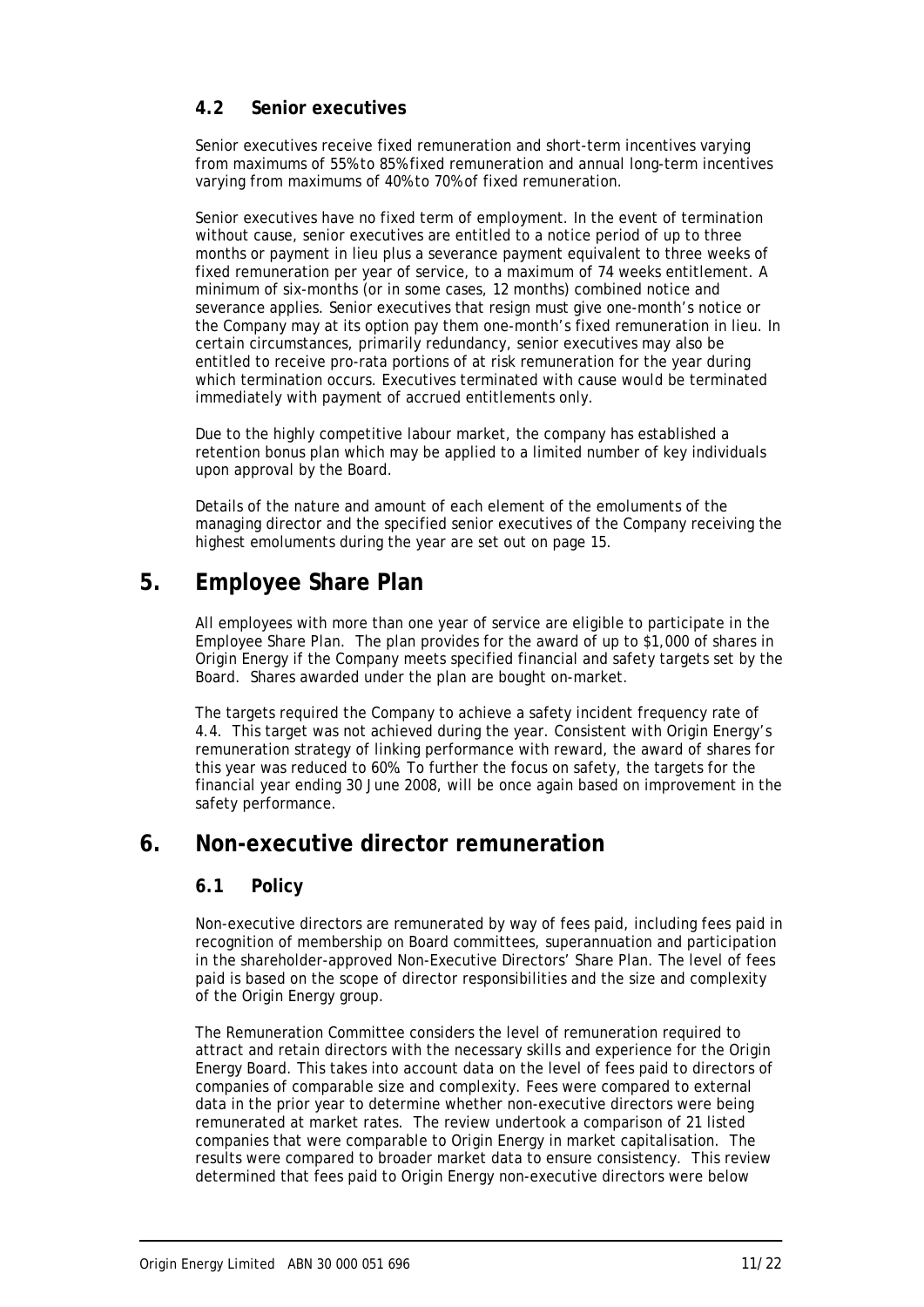market levels and increases were made and approved for the year ending 30 June 2007. A subsequent review has been undertaken to ensure that Origin Energy nonexecutive directors are paid in line with market norms for the year ahead, resulting in an increase for the year ending 30 June 2008.

The table below shows the structure of non-executive director fees and the new fees for the year ending 30 June 2008.

| Year ending 30 June          | 2007             | 2008             |
|------------------------------|------------------|------------------|
| <b>Board fees</b>            |                  |                  |
| Chairman                     | $$390,000^{(1)}$ | $$430,000^{(1)}$ |
| Member                       | \$125,000        | \$138,000        |
| <b>Committee fees</b>        |                  |                  |
| Audit                        |                  |                  |
| Chairman                     | \$45,000         | \$50,000         |
| Member                       | \$22,000         | \$24,000         |
| Remuneration                 |                  |                  |
| Chairman                     | \$30,000         | \$33,000         |
| Member                       | \$12,000         | \$13,000         |
| Health, Safety & Environment |                  |                  |
| Chairman                     | \$16,000         | \$33,000         |
| Member                       | \$8,000          | \$13,000         |
| Nomination                   |                  |                  |
| Chairman and members         | \$0              | \$0              |

### **6.2 Non-executive director fee structure**

(1) Fee paid to the Chairman for the year include all committee fees.

Total cash fees paid to non-executive directors amounted to \$1,365,218 during 2006/07. This is below the aggregate limit of annual non-executive directors' fees approved by shareholders in accordance with the requirements of Origin Energy's Constitution. It included \$173,411 of accrued retirement benefits that were paid out in accordance with the commitment made when the benefit was terminated. Fees paid to non-executive directors during the year are listed in the table on page 15. The fees paid were in line with the structure presented in the Remuneration Report in 2006. The annual aggregate limit for fees paid to non-executive directors, set by shareholders in October 2006, is \$1,600,000. Fees to be paid during 2007/2008 are expected to be \$1,349,000.

The Non-Executive Directors' Retirement Scheme was terminated effective as of 1 January 2003, and benefit multiples accrued to that time were frozen. The retirement benefit was a multiple of the average annual fees over the last three years of office. Following representations from shareholders, it was agreed that the absolute value of the benefit be frozen at 30 June 2005 and has now been fully paid out.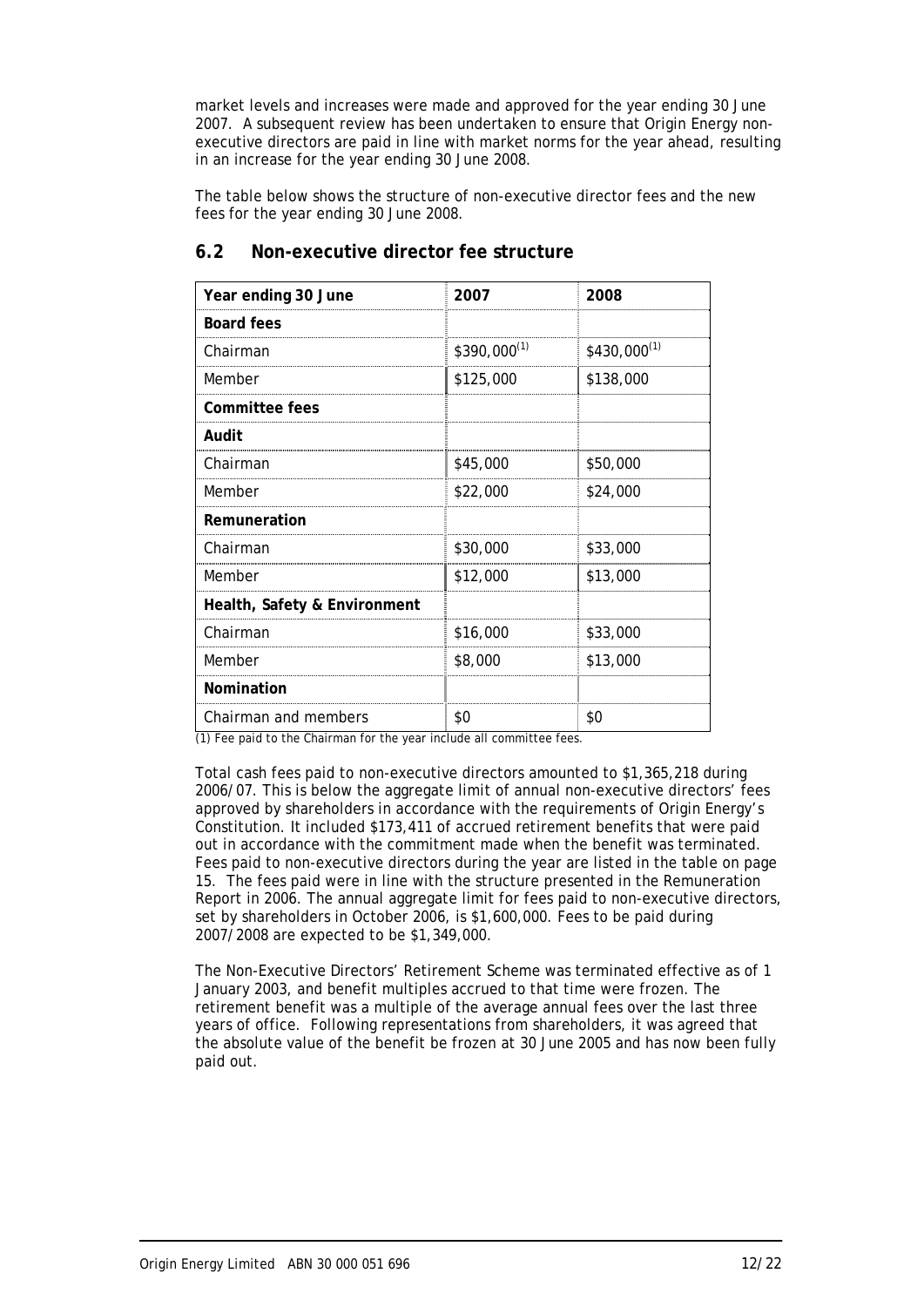|                   | Multiple<br>(Fixed at 1<br>January 2003) | Accrued benefit<br>at 30 June 2005 | Paid out<br>during<br>2005/06 | Paid out<br>during<br>2006/07 |
|-------------------|------------------------------------------|------------------------------------|-------------------------------|-------------------------------|
| H Kevin McCann    | 0.97                                     | \$204,294                          | \$120,533                     | \$83,761                      |
| Trevor Bourne     | 0.97                                     | \$66,455                           | \$39,208                      | \$27,247                      |
| Colin B Carter    | 0.97                                     | \$64,644                           | \$38,140                      | \$26,504                      |
| J Roland Williams | 1.07                                     | \$87,558                           | \$51,659                      | \$35,899                      |

These retirement benefits have been paid out over two periods within the aggregate fee limits approved by shareholders. The payments were made by contributions to superannuation and no further amounts are payable or will accrue.

As from 1 July 2006, non-executive directors are required to acquire over time, and hold, a minimum of 20,000 shares in the Company. Until they hold that number they are required to sacrifice 25% of their gross fees for the on-market acquisition of Origin Energy shares, under the Non-Executive Directors' Share Plan. Shares held by directors under the plan cannot be sold until the director retires or leaves the Board. After a director has acquired 20,000 shares, they may sacrifice their fees as an employer contribution to superannuation or take them as cash.

## **7. Director and key management personnel remuneration and other disclosures**

### **7.1 Key management personnel**

The directors of Origin Energy Limited during the financial year ended 30 June 2007 were:

|                       | Name                   | Position                    | Date Appointed      |
|-----------------------|------------------------|-----------------------------|---------------------|
| Non-executive         | H Kevin McCann         | Independent Chairman        | February 2000       |
| directors             |                        |                             |                     |
|                       | <b>Bruce G Beeren</b>  | Director                    | January 2005*       |
|                       | <b>Trevor Bourne</b>   | <b>Independent Director</b> | February 2000       |
|                       | Colin B Carter         | <b>Independent Director</b> | February 2000       |
|                       |                        |                             | Resigned April 2007 |
|                       | Helen M Nugent         | Independent Director        | <b>March 2003</b>   |
|                       | J Roland Williams      | <b>Independent Director</b> | February 2000       |
|                       | <b>Gordon M Cairns</b> | Independent Director        | June 2007           |
| Executive<br>director | Grant A King           | <b>Managing Director</b>    | February 2000       |

\*Bruce Beeren was an executive director from March 2000 to January 2005.

Those with authority and responsibility for planning, directing and controlling activities of Origin Energy Limited and its controlled entities during the financial year ended 30 June 2007 were:

| Name              | <b>Position</b>                         | Date Appointed |
|-------------------|-----------------------------------------|----------------|
| Karen A Moses     | Chief Operating Officer, Australia      | February 2000  |
| Andrew M Stock    | Executive General Manager, Major        | February 2000  |
|                   | Development Projects                    |                |
| Frank G Calabria  | <b>Chief Financial Officer</b>          | November 2001  |
| Robbert J Willink | Executive General Manager, Exploration  | February 2000  |
| David Baldwin     | Chief Executive Officer, Contact Energy | May 2006       |

The remuneration and other related party disclosures included in this Remuneration Report were prepared in accordance with AASB 124: *Related Party Disclosures*. For the purposes of these disclosures, all the individuals above are determined to be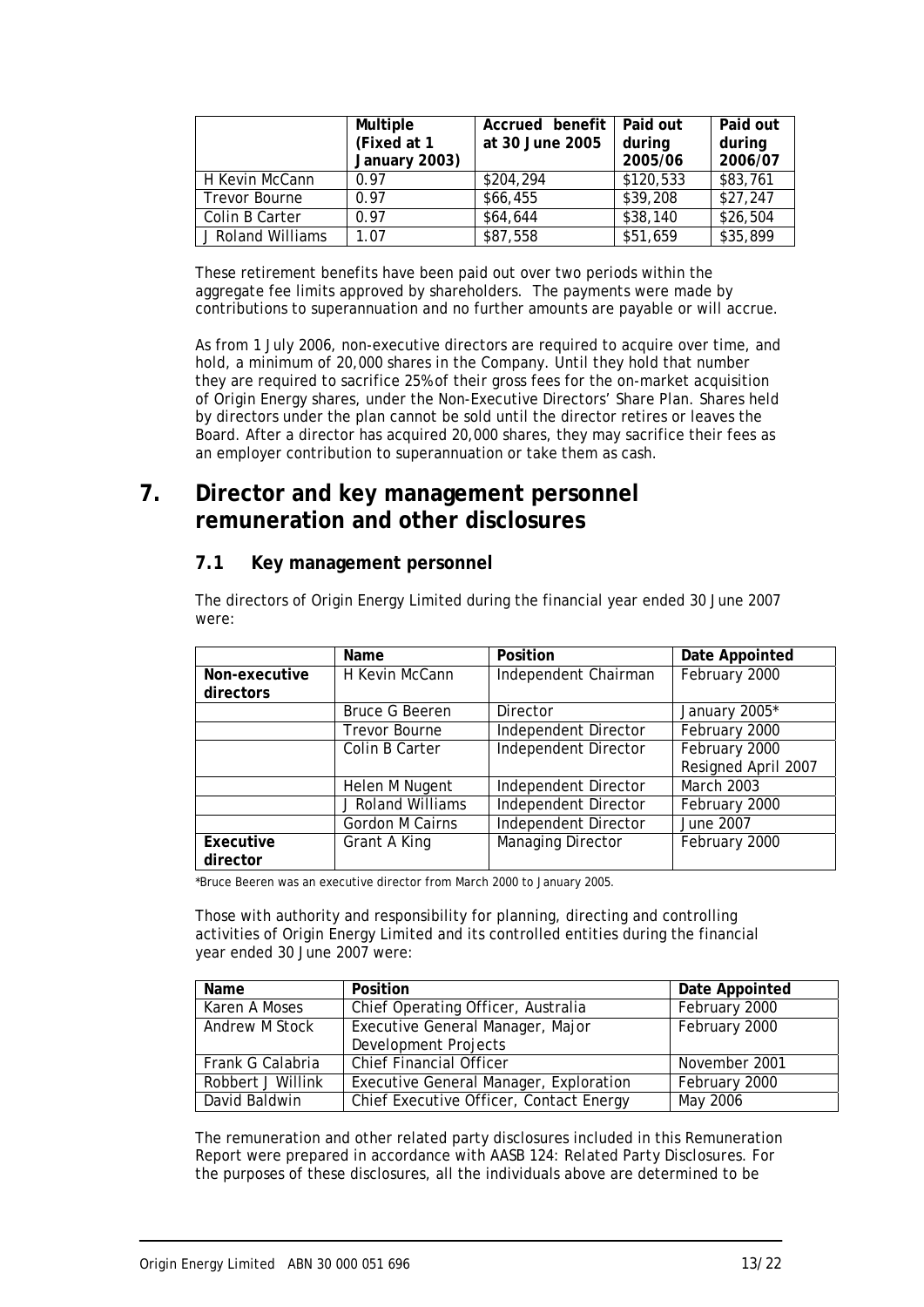'key management personnel', as defined by the Accounting Standard. Nonexecutive directors are required to be included as 'key management personnel'. However, the non-executive directors do not consider themselves to be part of the executive management.

### **7.2 Remuneration**

The persons identified above as 'key management personnel' include the five highest remunerated company executives and relevant group executives.

The term 'remuneration' used in this Remuneration Report has the same meaning as the alternative term 'compensation', as defined in AASB 124: *Related Party Disclosures.*

#### *7.2.1 Compensation table*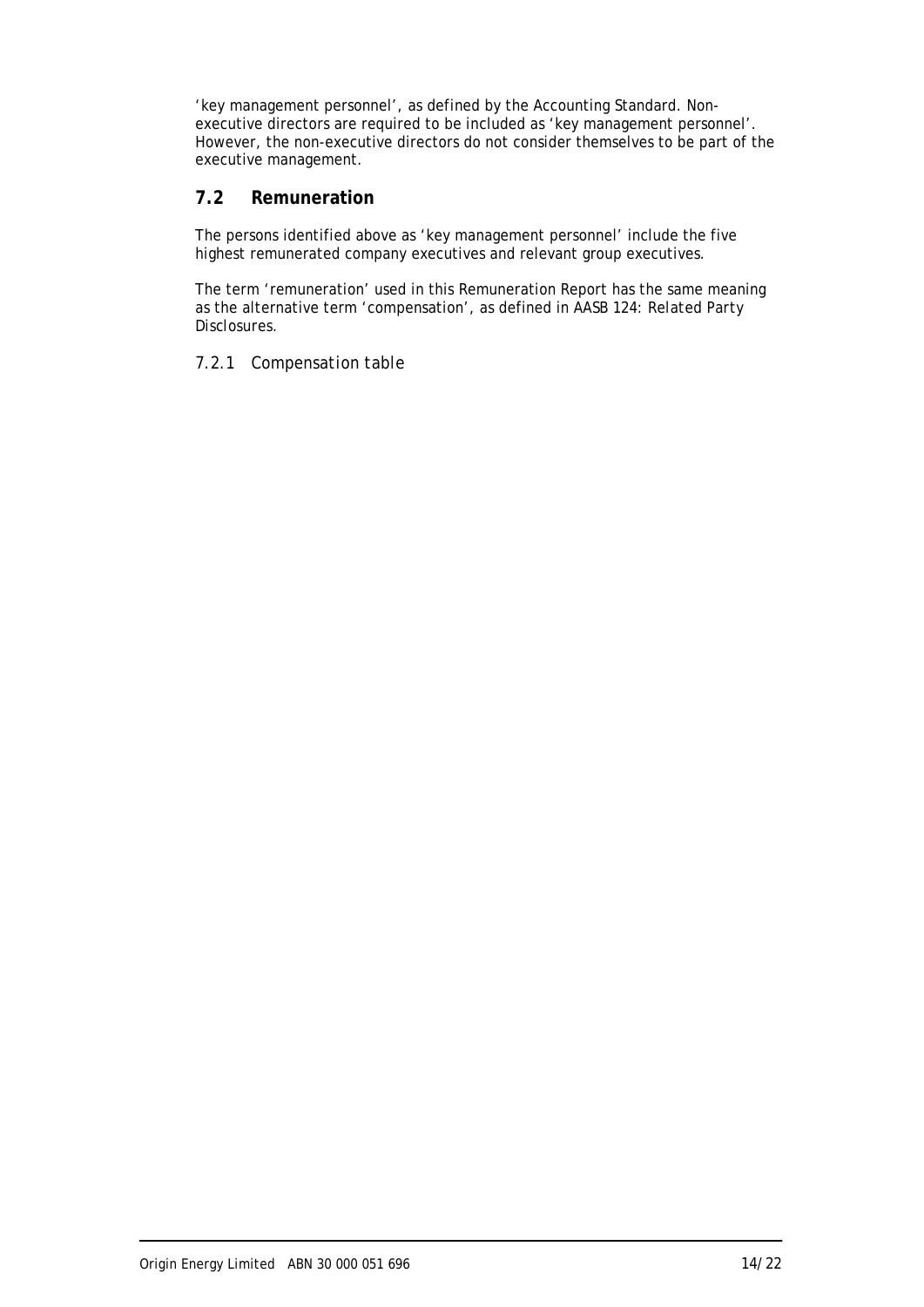#### **Remuneration of key management personnel, directors and other named executives - For the year ended 30 June 2007**

|                                | Short-term benefits   |                                 |                          | Post-employment benefits |           |                     | Other<br>long-<br>term<br>benefits                                       | Termination<br>benefits                          | Share-based payments |                                      |                          |                                                     |                                                           |                                                                                      |                                         |             |
|--------------------------------|-----------------------|---------------------------------|--------------------------|--------------------------|-----------|---------------------|--------------------------------------------------------------------------|--------------------------------------------------|----------------------|--------------------------------------|--------------------------|-----------------------------------------------------|-----------------------------------------------------------|--------------------------------------------------------------------------------------|-----------------------------------------|-------------|
| Name                           | Fixed<br>remuneration | Variable<br>remuneration<br>(1) | Non-monetary<br>benefits | Insurance<br>premiums    | Total     | Super-<br>annuation | Non-<br>Executive<br><b>Directors</b><br>Share Plan<br>benefits $^{(2)}$ | Accrued<br>retirement<br>benefits <sup>(3)</sup> | Total                | Accrued<br>long-<br>service<br>leave | Termination<br>pay       | Number of<br>options<br>issued<br>during<br>2006/07 | Value of<br>options<br>Issued<br>during<br>2006/07<br>(4) | Value of<br>options<br>issued in<br>past years<br>amortising<br>during<br>2006/07(4) | % of<br>remuneration<br>that is options | Total       |
| Director                       |                       |                                 |                          |                          |           |                     |                                                                          |                                                  |                      |                                      |                          |                                                     |                                                           |                                                                                      |                                         |             |
| Non-executive                  |                       |                                 |                          |                          |           |                     |                                                                          |                                                  |                      |                                      |                          |                                                     |                                                           |                                                                                      |                                         |             |
| H Kevin McCann                 | 281,534               | $\sim$                          | $\sim$                   | 151                      | 281,685   | 23,662              | 84,804                                                                   | 83,761                                           | 192,227              | $\sim$                               | $\overline{\phantom{a}}$ | $\sim$                                              | $\sim$                                                    | ٠                                                                                    | $\sim$                                  | 473,912     |
| <b>Bruce G Beeren</b>          | 49,405                | $\sim$                          | 428                      | 151                      | 49,984    | 105,000             | ٠                                                                        | $\sim$                                           | 105,000              | $\sim$                               | $\sim$                   | $\sim$                                              | $\sim$                                                    | $205, 307^{(5)}$                                                                     | $\sim$                                  | 360,291     |
| Trevor Bourne                  | 121,584               | $\sim$                          | 666                      | 151                      | 122,401   | 11,003              | 29,747                                                                   | 27,247                                           | 67,997               | $\sim$                               | $\sim$                   | $\sim$                                              | $\sim$                                                    | ٠                                                                                    | $\sim$                                  | 190,398     |
| Colin B Carter <sup>(8)</sup>  | 48,891                | $\sim$                          | $\sim$                   | 151                      | 49,042    | 73,955              | 4,654                                                                    | 26,504                                           | 105,113              | $\sim$                               | $\sim$                   | $\sim$                                              | $\sim$                                                    | $\sim$                                                                               | $\sim$                                  | 154,155     |
| Helen M Nugent                 | 36,523                | $\sim$                          | $\sim$                   | 151                      | 36,674    | 100,000             | 30,477                                                                   | $\sim$                                           | 130,477              | $\sim$                               | $\sim$                   | $\sim$                                              | $\sim$                                                    | $\sim$                                                                               | $\sim$                                  | 167,151     |
| J Roland Williams              | 133,500               | $\sim$                          | $\sim$                   | 151                      | 133,651   | 12,015              | 32,485                                                                   | 35,899                                           | 80,399               | $\sim$                               | $\sim$                   | $\sim$                                              | $\sim$                                                    | ٠                                                                                    | $\sim$                                  | 214,050     |
| Gordon M Cairns <sup>(9)</sup> | 7,813                 | $\sim$                          | $\sim$                   | 151                      | 7,964     | 703                 | 1,901                                                                    | $\sim$                                           | 2,604                | $\overline{\phantom{a}}$             | $\sim$                   | $\sim$                                              | $\sim$                                                    | $\sim$                                                                               | $\sim$                                  | 10,568      |
| Executive                      |                       |                                 |                          |                          |           |                     |                                                                          |                                                  |                      |                                      |                          |                                                     |                                                           |                                                                                      |                                         |             |
| Grant A King                   | 1,600,000             | 1,526,000                       | 21,589                   | 2,031                    | 3,149,620 | 100,000             | $\sim$                                                                   | $\sim$                                           | 100,000              | 73,095                               | $\sim$                   | $500,000^{(6)}$                                     | 191,145                                                   | 654,694                                                                              | 20.3                                    | 4, 168, 554 |
| <b>Total all directors</b>     | 2,279,250             | 1,526,000                       | 22,683                   | 3,088                    | 3,831,021 | 426,338             | 184,068                                                                  | 173,411                                          | 783,817              | 73,095                               | $\sim$                   | 500,000                                             | 191,145                                                   | 860,001                                                                              |                                         | 5,739,079   |
| Executives                     |                       |                                 |                          |                          |           |                     |                                                                          |                                                  |                      |                                      |                          |                                                     |                                                           |                                                                                      |                                         |             |
| Karen A Moses                  | 894,167               | 725,000                         | 11,260                   | 2,031                    | 1,632,458 | 40,000              | $\sim$                                                                   | $\sim$                                           | 40.000               | 30,077                               | $\sim$                   | 211,000                                             | 80,663                                                    | 313,951                                                                              | 18.9                                    | 2,097,149   |
| Andrew M Stock                 | 561,000               | 380,000                         | 2,200                    | 2,031                    | 945,231   | 59,000              | $\sim$                                                                   | $\sim$                                           | 59,000               | 40,970                               | $\sim$                   | 158,000                                             | 60,402                                                    | 206,028                                                                              | 20.3                                    | 1,311,631   |
| Frank G Calabria               | 575,000               | 380,000                         | 4,400                    | 2,031                    | 961,431   | 25,000              | $\sim$                                                                   | $\sim$                                           | 25,000               | 13,255                               | $\sim$                   | 110,000                                             | 42,052                                                    | 155,458                                                                              | 16.5                                    | 1,197,196   |
| Robbert J Willink              | 453.690               | 270,000                         | 1,200                    | 2.031                    | 726.921   | 76.125              | $\sim$                                                                   | $\sim$                                           | 76.125               | 25,697                               | $\sim$                   | $\sim$                                              | $\sim$                                                    | 173,041                                                                              | 17.2                                    | 1,001,784   |
| David Baldwin <sup>(7)</sup>   | 590,426               | 327,005                         | $\sim$                   | $\sim$                   | 917,431   |                     | $\sim$                                                                   | $\sim$                                           |                      | $\overline{\phantom{a}}$             | $\sim$                   |                                                     | ٠                                                         | ٠                                                                                    | $\sim$                                  | 917,431     |
| <b>Total all executives</b>    | 3,074,283             | 2,082,005                       | 19,060                   | 8,124                    | 5,178,472 | 200,125             | $\sim$                                                                   | $\sim$                                           | 200,125              | 109,999                              | $\sim$                   | 479,000                                             | 183,117                                                   | 848,478                                                                              |                                         | 6,525,191   |

(1) Variable remuneration for the financial year includes the amount that vested in the financial year - based on achieving personal goals and satisfying specified performance criteria. No amounts vest in future financial 2006/07. The short-term incentive bonus is for performance during 2006/07, using the criteria set out on page 6. The amount was determined on 8 August 2007, after performance reviews and approved by the Remuneration Commit

(2) For explanation of NED Share Plan refer to section 6.2 of this Remuneration Report on page 12.

(3) Payout of Accrued Retirement benefits. Refer section 6.2 of this Remuneration Report on page 12.

(4) The fair value of the options is calculated at the date of grant using a binominal option-pricing model and allocated to each reporting period evenly over the period from grant date to vesting date. The value disclosed allocated to this reporting period. In valuing the options, market conditions have been taken into account.

(5) Options were issued to Bruce G Beeren while he was an executive director, prior to January 2005, and were approved by shareholders. The value of options amortised during the year are not part of the aggregate fees paid

(6) Options granted to Grant King were approved by shareholders pursuant to Listing Rule 10.14 at a general meeting of shareholders on 20 October 2004.

(7) David Baldwin is paid in New Zealand dollars. Remuneration is converted to Australian dollars using a notional exchange rate of \$1.1009 at 30 June 2007.

(8) Colin Carter resigned from his position on 30 April 2007.

Gordon Cairns was appointed to his position on 1 June 2007.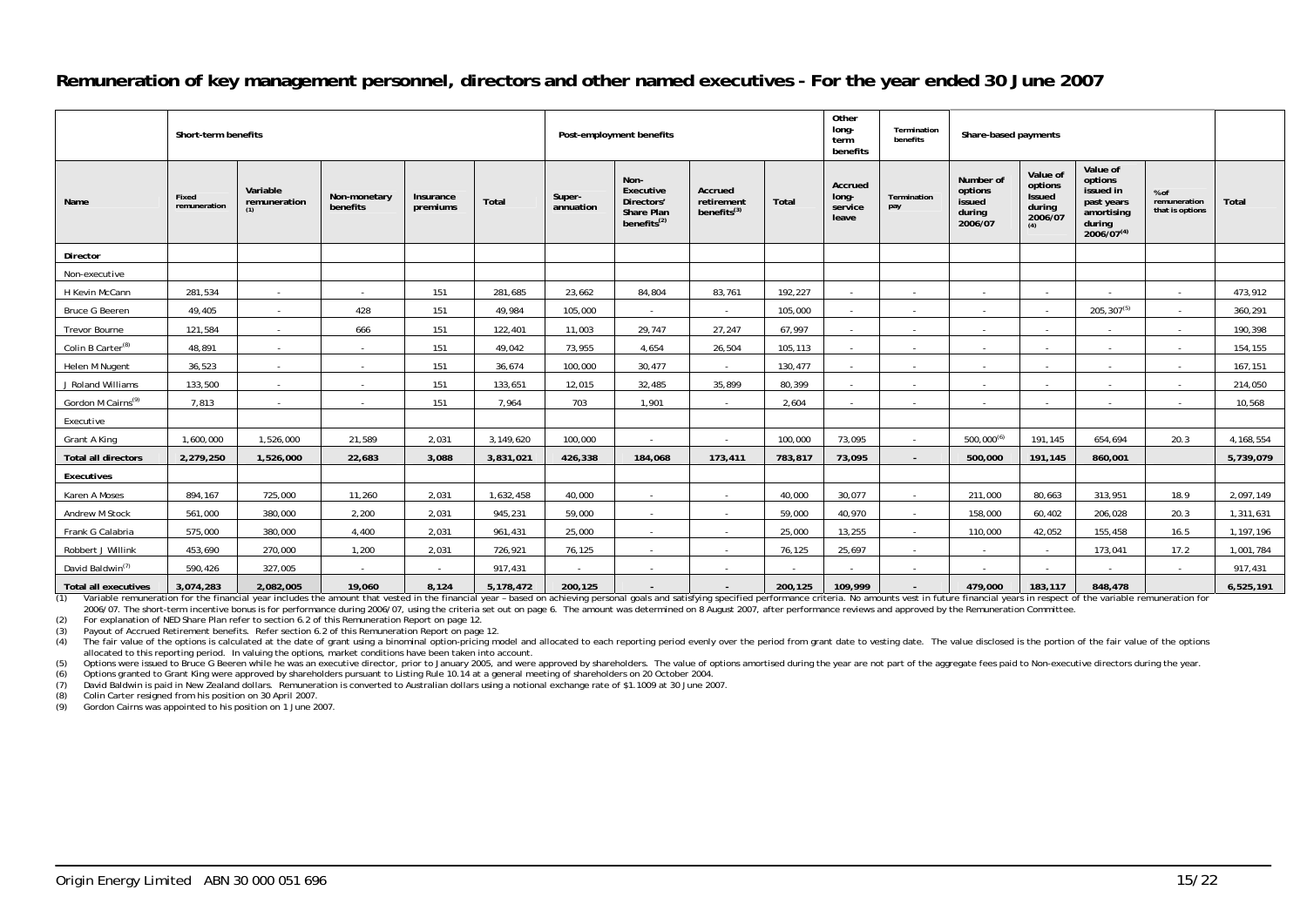#### **Remuneration of key management personnel, directors and other named executives - For the year ended 30 June 2006**

|                                | Short-term benefits   |                          |                              |                       |           | Post-employment benefits |                                                                    |                                            | Other<br>long-term<br>benefits | Termination<br>benefits          | Share-based payments |                                                     |                                                                   |                                                                                      |                                         |           |
|--------------------------------|-----------------------|--------------------------|------------------------------|-----------------------|-----------|--------------------------|--------------------------------------------------------------------|--------------------------------------------|--------------------------------|----------------------------------|----------------------|-----------------------------------------------------|-------------------------------------------------------------------|--------------------------------------------------------------------------------------|-----------------------------------------|-----------|
| Name                           | Fixed<br>remuneration | Variable<br>remuneration | Non-<br>monetary<br>benefits | Insurance<br>premiums | Total     | Super-<br>annuation      | Non-<br>Executive<br>Directors'<br>Plan<br>Share<br>benefits $(2)$ | Accrued<br>retirement<br>benefits $^{(3)}$ | Total                          | Accrued<br>long-service<br>leave | Termination<br>pay   | Number of<br>options<br>issued<br>during<br>2005/06 | Value of<br>options<br><b>Issued</b><br>during<br>$2005/06^{(4)}$ | Value of<br>options<br>issued in<br>past years<br>amortising<br>during<br>2005/06(4) | % of<br>remuneration<br>that is options | Total     |
| Director                       |                       |                          |                              |                       |           |                          |                                                                    |                                            |                                |                                  |                      |                                                     |                                                                   |                                                                                      |                                         |           |
| Non-executive                  |                       |                          |                              |                       |           |                          |                                                                    |                                            |                                |                                  |                      |                                                     |                                                                   |                                                                                      |                                         |           |
| H Kevin McCann                 | 270,000               |                          |                              | 152                   | 270,152   | 83,512                   | 6.488                                                              | 120,533                                    | 210,533                        |                                  |                      |                                                     |                                                                   |                                                                                      |                                         | 480.685   |
| <b>Bruce G Beeren</b>          | $161,674^{(5)}$       |                          | 4,326                        | 152                   | 166,152   | 23,111                   | 11,555                                                             |                                            | 34,666                         |                                  |                      |                                                     |                                                                   | 272, 135 <sup>(6)</sup>                                                              |                                         | 472,953   |
| Trevor Bourne                  | 104,000               |                          |                              | 152                   | 104,152   | 9,360                    | 25,306                                                             | 39,208                                     | 73,874                         |                                  |                      |                                                     |                                                                   |                                                                                      |                                         | 178,026   |
| Colin B Carter                 | 101,500               |                          |                              | 152                   | 101,652   | 9,135                    | 24,698                                                             | 38,140                                     | 71,973                         |                                  |                      |                                                     |                                                                   |                                                                                      |                                         | 173,625   |
| Helen M Nugent                 | 111,500               |                          |                              | 152                   | 111,652   | 10,035                   | 27,131                                                             |                                            | 37,166                         |                                  |                      |                                                     |                                                                   |                                                                                      |                                         | 148,818   |
| J Roland Williams              | 119,000               |                          |                              | 152                   | 119,152   | 10,710                   | 28,956                                                             | 51.659                                     | 91,325                         |                                  |                      |                                                     |                                                                   |                                                                                      |                                         | 210,477   |
| Executive                      |                       |                          |                              |                       |           |                          |                                                                    |                                            |                                |                                  |                      |                                                     |                                                                   |                                                                                      |                                         |           |
| Grant A King                   | 1.474.009             | 780.000                  | 39,598                       | 2,034                 | 2,295,641 | 25,000                   |                                                                    |                                            | 25,000                         | 84.828                           |                      | 500,000                                             | 228.983                                                           | 494.790                                                                              | 23.1                                    | 3,129,242 |
| <b>Total all directors</b>     | 2,341,683             | 780,000                  | 43,924                       | 2,946                 | 3,168,553 | 170,863                  | 124,134                                                            | 249,540                                    | 544,537                        | 84,828                           |                      | 500,000                                             | 228,983                                                           | 766,925                                                                              |                                         | 4,793,826 |
| Executives                     |                       |                          |                              |                       |           |                          |                                                                    |                                            |                                |                                  |                      |                                                     |                                                                   |                                                                                      |                                         |           |
| Karen A Moses                  | 777,667               | 355,000                  | 15,958                       | 2,034                 | 1,150,659 | 35,000                   |                                                                    |                                            | 35,000                         | 67,981                           |                      | 162,000                                             | 74,190                                                            | 319,855                                                                              | 23.9                                    | 1,647,685 |
| Andrew M Stock                 | 497,623               | 265,000                  | 3,911                        | 2,034                 | 768,568   | 59,000                   |                                                                    |                                            | 59,000                         | 48,748                           |                      | 123,000                                             | 56,330                                                            | 197,716                                                                              | 22.5                                    | 1,130,362 |
| Frank G Calabria               | 460,000               | 185,000                  | 4.400                        | 2,034                 | 651,434   | 15,000                   |                                                                    |                                            | 15,000                         | 7,090                            |                      | 86,000                                              | 39,385                                                            | 150,736                                                                              | 22.0                                    | 863,645   |
| Robbert J Willink              | 411,068               | 170,000                  | 1,200                        | 2,034                 | 584,302   | 71,050                   |                                                                    |                                            | 71,050                         | 25,655                           |                      | 98,000                                              | 44,881                                                            | 173,715                                                                              | 24.3                                    | 899,603   |
| David Baldwin <sup>(7)</sup>   | 96,597                | 168,100                  |                              |                       | 264,697   |                          |                                                                    |                                            |                                |                                  |                      |                                                     |                                                                   |                                                                                      |                                         | 264,697   |
| Former<br>executives           |                       |                          |                              |                       |           |                          |                                                                    |                                            |                                |                                  |                      |                                                     |                                                                   |                                                                                      |                                         |           |
| John A Hayward <sup>(8)</sup>  | 156,552               | 391,095                  | 12,912                       | 1,093                 | 561,652   | 27,995                   |                                                                    |                                            | 27,995                         |                                  | $591,307^{(9)}$      | 70,000                                              | 32,058                                                            | 123,231                                                                              | 11.6                                    | 1,336,243 |
| John M Piper <sup>(10)</sup>   | 245,720               | 278,696                  | 50,492                       | 623                   | 575,531   | 30,026                   |                                                                    |                                            | 30,026                         |                                  | $1,242,789^{(11)}$   |                                                     |                                                                   | 197,716                                                                              | 9.7                                     | 2,046,062 |
| David Hunt <sup>(12)</sup>     | 421,690               |                          | 16,081                       | 623                   | 438,394   | 3,036                    |                                                                    |                                            | 3,036                          |                                  |                      |                                                     |                                                                   |                                                                                      |                                         | 441,430   |
| Steven Barrett <sup>(13)</sup> | 212,552               | 227,243                  | 166,898                      |                       | 606,693   |                          |                                                                    |                                            |                                |                                  |                      |                                                     |                                                                   |                                                                                      |                                         | 606,693   |
| <b>Total all</b><br>executives | 3,279,469             | 2,040,134                | 271,852                      | 10,475                | 5,601,930 | 241,107                  |                                                                    |                                            | 241,107                        | 149,474                          | 1,834,096            | 539,000                                             | 246,844                                                           | 1,162,969                                                                            |                                         | 9,236,420 |

(1) Variable remuneration for the financial year includes the amount that vested in the financial year - based on achieving personal goals and satisfying specified performance criteria. No amounts vest in future financial 2005/06. The short-term incentive bonus is for performance during 2005/06. using the criteria set out on page 6. The amount was determined on 9 August 2006, after performance reviews and approved by the Remuneration Commit

(2) For explanation of NED Share Plan refer to section 6.2 of this Remuneration Report on page 12.

(3) Payout of Accrued Retirement benefits. Refer section 6.2 of this Remuneration Report on page 12.

(4) The fair value of the options is calculated at the date of grant using a binominal option-pricing model and allocated to each reporting period evenly over the period from grant date to vesting date. The value disclosed allocated to this reporting period. In valuing the options, market conditions have been taken into account.

(5) Bruce G Beeren was paid an additional \$62,000 for services he provided in relation to the proposed merger of Contact Energy and Origin Energy.

(6) Options were issued to Bruce G Beeren while he was an executive director, prior to January 2005, and were approved by shareholders. The value of options amortised during the year are not part of the aggregate fees paid

(7) David Baldwin, Chief Executive Officer, Contact Energy, took up that appointment on 1 May 2006.

(8) John A Hayward ceased employment on 30 December 2005.

(9) Includes \$149,460 in statutory leave entitlements.

(10) John M Piper ceased employment as a member of the executive management team on 30 September 2005.

(11) Includes \$525,289 in statutory leave entitlements.

 $(12)$  David Hunt resigned from his position on 28 April 2006 (for the period 1 July to 30 September 2005 he was employed in Australia, from 1 October 2005 to 28 April 2006 in New Zealand)

(13) Steven Barrett resigned from his position on 30 September 2005.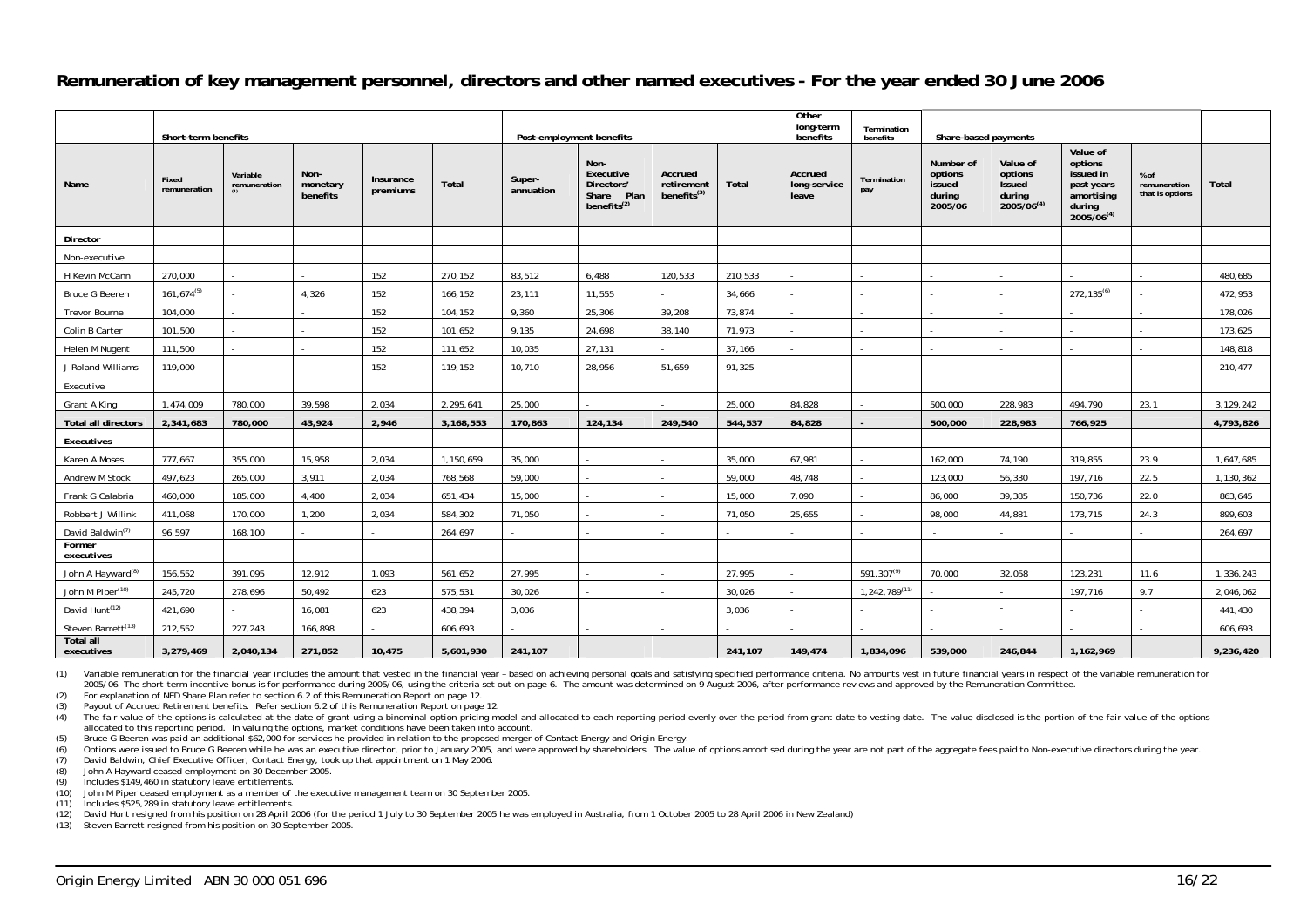## **7.3 Equity instruments**

#### *7.3.1 Value of options granted, exercised and lapsed*

Summary of the value of options granted, exercised and lapsed in the current financial year as long-term incentives to directors and senior executives:

|                       | <b>VALUE OF OPTIONS</b>                |                                                 |                                                |                                                        |  |  |  |  |  |
|-----------------------|----------------------------------------|-------------------------------------------------|------------------------------------------------|--------------------------------------------------------|--|--|--|--|--|
| Name & Position       | Granted during<br>the year $(1)$<br>\$ | <b>Exercised during</b><br>the year $(2)$<br>\$ | Lapsed during the<br>year <sup>(3)</sup><br>\$ | <b>Total options</b><br>value during the<br>year<br>\$ |  |  |  |  |  |
| <b>Directors</b>      |                                        |                                                 |                                                |                                                        |  |  |  |  |  |
| Grant A King          | 191,145                                | 2,859,881                                       |                                                | 3,051,026                                              |  |  |  |  |  |
| <b>Bruce G Beeren</b> |                                        | 848,294                                         |                                                | 848,294                                                |  |  |  |  |  |
| Executives            |                                        |                                                 |                                                |                                                        |  |  |  |  |  |
| Karen A Moses         | 80,663                                 | 972,762                                         |                                                | 1,053,425                                              |  |  |  |  |  |
| Andrew M Stock        | 60,402                                 |                                                 |                                                | 60,402                                                 |  |  |  |  |  |
| Frank G Calabria      | 42,052                                 | 738,244                                         |                                                | 780,296                                                |  |  |  |  |  |
| Robbert J Willink     |                                        | 1,420,026                                       |                                                | 1,420,026                                              |  |  |  |  |  |
| David Baldwin         |                                        |                                                 |                                                |                                                        |  |  |  |  |  |

- **(1)** The value of options granted in the year is the fair value of the options calculated at grant date using a binominal option-pricing model which has been independently calculated by Mercers. The value disclosed is the portion of the fair value of the options allocated to this reporting period.
- **(2)** The value of options exercised during the year is calculated as the market price of Origin Energy shares on the Australian Stock Exchange as at close of trading on the date the options were exercised, after deducting the price paid to exercise the option.
- **(3)** The value of the options that lapsed during the year represents the benefit forgone and is calculated at the date the option lapsed, using a binominal option-pricing model with no adjustments for whether the performance criteria have, or have not, been achieved.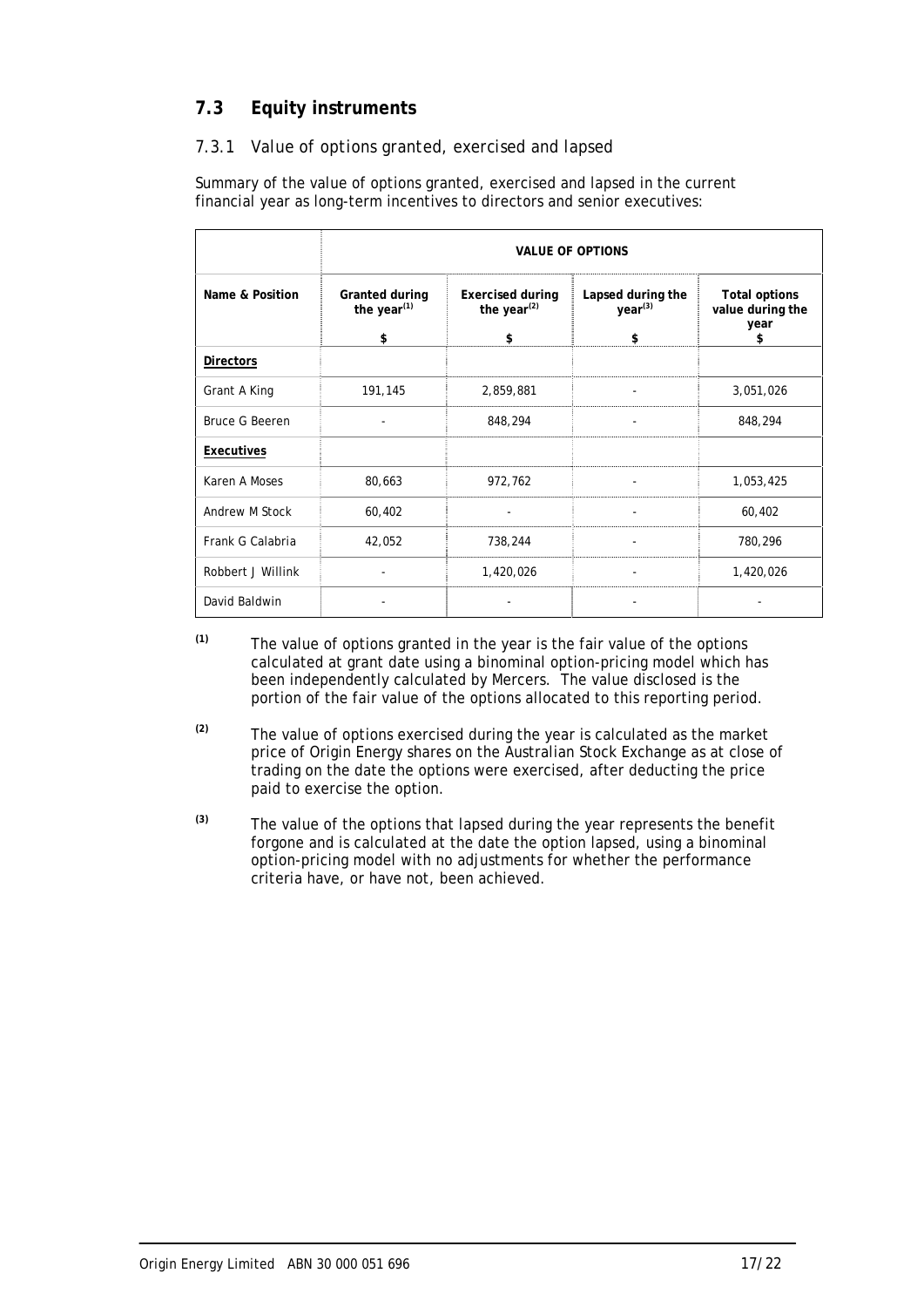#### *7.3.2 Options and rights over equity instruments granted as compensation*

Options over ordinary shares of Origin Energy Limited granted or vested to all key management personnel:

|                       | Number<br>of<br>options granted<br>during 2006/07 | Grant date               | <b>Number</b><br>$\alpha$ f<br>options vested<br>during 2006/07 | Fair value<br>per<br>option at<br>grant<br>date | Exercise<br>price per<br>option | <b>Expiry</b><br>date    |
|-----------------------|---------------------------------------------------|--------------------------|-----------------------------------------------------------------|-------------------------------------------------|---------------------------------|--------------------------|
| <b>Directors</b>      |                                                   |                          |                                                                 |                                                 |                                 |                          |
| H Kevin McCann        | $\overline{\phantom{a}}$                          | $\overline{\phantom{a}}$ | $\overline{\phantom{a}}$                                        | ٠                                               | $\overline{\phantom{a}}$        | $\overline{\phantom{0}}$ |
| <b>Bruce G Beeren</b> | $\blacksquare$                                    | $\overline{\phantom{a}}$ | 275,000                                                         | ٠                                               |                                 | $\overline{\phantom{a}}$ |
| <b>Trevor Bourne</b>  | $\overline{\phantom{a}}$                          | $\overline{\phantom{a}}$ | $\overline{\phantom{a}}$                                        |                                                 | ٠                               | $\overline{\phantom{a}}$ |
| Colin B Carter        | $\overline{\phantom{a}}$                          | $\overline{\phantom{a}}$ | $\overline{\phantom{a}}$                                        |                                                 | ٠                               | $\overline{\phantom{a}}$ |
| Helen M Nugent        | $\overline{\phantom{m}}$                          | $\overline{\phantom{a}}$ | $\overline{\phantom{a}}$                                        |                                                 | $\blacksquare$                  | $\overline{\phantom{a}}$ |
| J Roland Williams     | $\overline{\phantom{a}}$                          | $\overline{\phantom{a}}$ | $\overline{\phantom{a}}$                                        |                                                 | $\overline{\phantom{a}}$        | $\overline{\phantom{a}}$ |
| Gordon M Cairns       | $\blacksquare$                                    | ٠                        | $\blacksquare$                                                  |                                                 | $\overline{\phantom{a}}$        |                          |
| Grant A King          | 500,000                                           | 11/9/2006                | 500,000                                                         | \$1.43                                          | \$6.50                          | 11/9/2011                |
| Executives            |                                                   |                          |                                                                 |                                                 |                                 |                          |
| Karen A Moses         | 211,000                                           | 11/9/2006                | 260,000                                                         | \$1.43                                          | \$6.50                          | 11/9/2011                |
| Andrew M Stock        | 158,000                                           | 11/9/2006                | 160,000                                                         | \$1.43                                          | \$6.50                          | 11/9/2011                |
| Frank G Calabria      | 110,000                                           | 11/9/2006                | 110,000                                                         | \$1.43                                          | \$6.50                          | 11/9/2011                |
| Robbert J Willink     | $\blacksquare$                                    | $\blacksquare$           | 160,000                                                         | ٠                                               | $\blacksquare$                  | $\overline{\phantom{a}}$ |
| David Baldwin         | $\blacksquare$                                    | $\overline{\phantom{a}}$ | $\blacksquare$                                                  | ۰                                               | $\blacksquare$                  | $\overline{\phantom{a}}$ |

|                      | Number<br>of<br>options granted<br>during 2005/06 | Grant date               | <b>Number</b><br>of<br>options vested<br>during 2005/06 | Fair value<br>per<br>option at<br>grant<br>date | Exercise<br>price per<br>option | Expiry<br>date           |
|----------------------|---------------------------------------------------|--------------------------|---------------------------------------------------------|-------------------------------------------------|---------------------------------|--------------------------|
| <b>Directors</b>     |                                                   |                          |                                                         |                                                 |                                 |                          |
| H Kevin McCann       | $\overline{\phantom{0}}$                          | $\overline{\phantom{a}}$ | $\overline{\phantom{a}}$                                | $\overline{\phantom{a}}$                        | $\overline{\phantom{a}}$        | $\overline{\phantom{a}}$ |
| Bruce G Beeren       | $\overline{\phantom{a}}$                          | $\overline{\phantom{a}}$ | $\overline{\phantom{a}}$                                | $\overline{\phantom{a}}$                        | $\overline{\phantom{a}}$        | $\overline{\phantom{a}}$ |
| <b>Trevor Bourne</b> | ٠                                                 | $\overline{\phantom{a}}$ | $\overline{\phantom{a}}$                                | ٠                                               | $\overline{\phantom{a}}$        | $\overline{\phantom{a}}$ |
| Colin B Carter       | $\overline{\phantom{a}}$                          | $\overline{\phantom{a}}$ | $\overline{\phantom{a}}$                                | $\overline{\phantom{a}}$                        |                                 | ÷                        |
| Helen M Nugent       | $\overline{\phantom{a}}$                          | $\overline{\phantom{a}}$ | $\overline{\phantom{a}}$                                |                                                 |                                 |                          |
| J Roland Williams    | $\overline{\phantom{0}}$                          | $\overline{\phantom{a}}$ | $\overline{\phantom{a}}$                                | ٠                                               | $\overline{\phantom{a}}$        | $\overline{\phantom{a}}$ |
| Grant A King         | 500,000                                           | 7/9/2005                 | $\overline{\phantom{a}}$                                | \$1.69                                          | \$7.21                          | 7/9/2010                 |
| Executives           |                                                   |                          |                                                         |                                                 |                                 |                          |
| Karen A Moses        | 162,000                                           | 7/9/2005                 | 200,000                                                 | \$1.69                                          | \$7.21                          | 7/9/2010                 |
| Andrew M Stock       | 123,000                                           | 7/9/2005                 | 130,000                                                 | \$1.69                                          | \$7.21                          | 7/9/2010                 |
| Frank G Calabria     | 86,000                                            | 7/9/2005                 | 100,000                                                 | \$1.69                                          | \$7.21                          | 7/9/2010                 |
| Robbert J Willink    | 98,000                                            | 7/9/2005                 | 100,000                                                 | \$1.69                                          | \$7.21                          | 7/9/2010                 |
| David Baldwin        | ٠                                                 | $\overline{\phantom{a}}$ | $\overline{\phantom{a}}$                                | ٠                                               | $\overline{\phantom{a}}$        | $\overline{\phantom{a}}$ |

No options have been granted since the end of the financial year. Options were provided at no cost to the recipients.

All options expire on the earlier of their expiry date or termination of the individual's employment. The options are exercisable after three years from grant date. In addition to a continuing employment service condition, the ability to exercise options is conditional on the consolidated entity achieving certain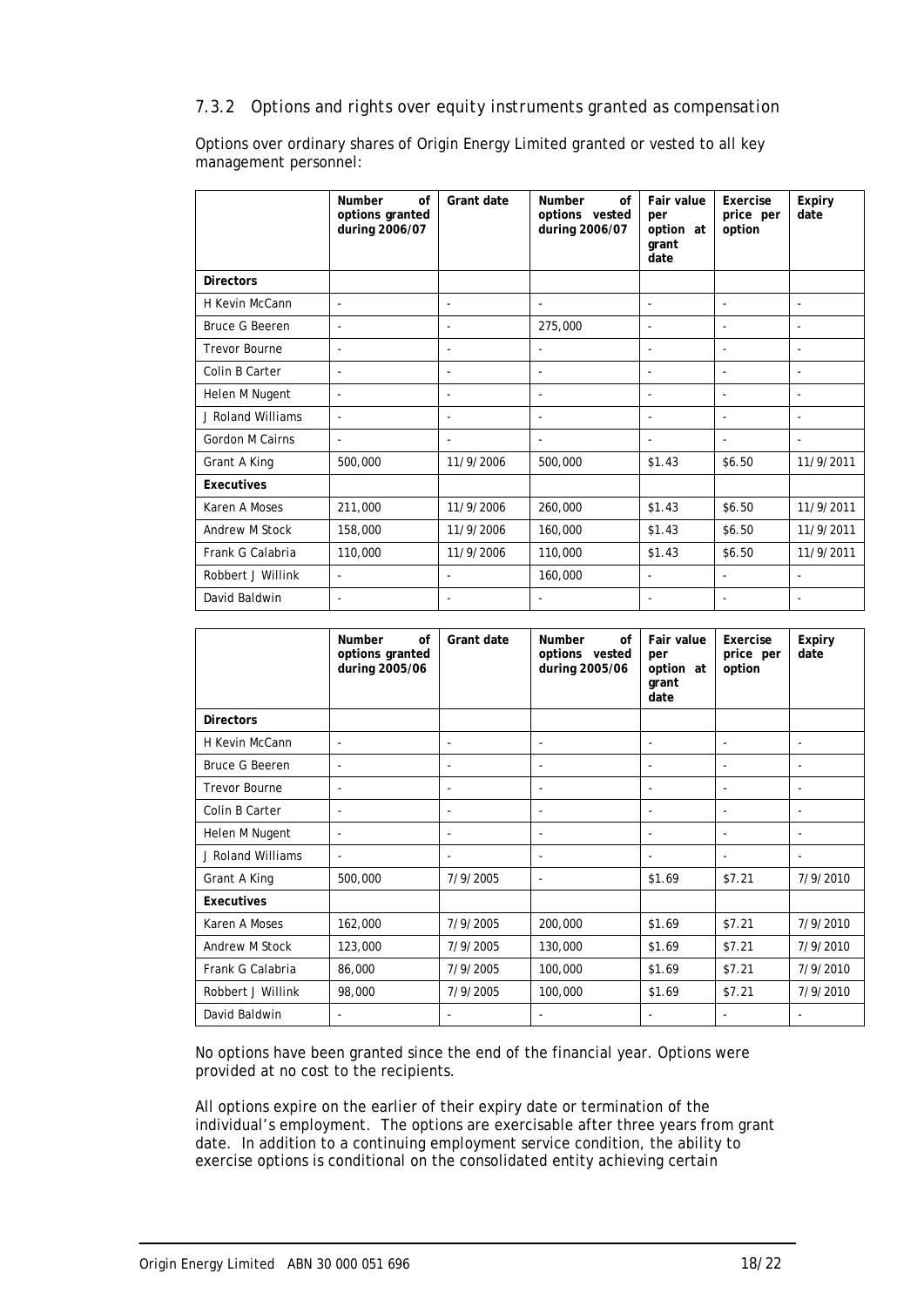performance hurdles. Details of the performance criteria are included in the longterm incentives information on page 8. For options granted in the current year, the earliest exercise date is 11 September 2009.

#### *7.3.3 Exercise of options granted as compensation*

The following shares were issued on the exercise of options previously granted as compensation:

|                        | 2006/07             |                                | 2005/06                  |                                |  |
|------------------------|---------------------|--------------------------------|--------------------------|--------------------------------|--|
|                        | Number of<br>shares | Amount<br>paid<br>per<br>share | Number of<br>shares      | Amount<br>paid<br>per<br>share |  |
| <b>Directors</b>       |                     |                                |                          |                                |  |
| H Kevin McCann         | $\blacksquare$      |                                |                          |                                |  |
| <b>Bruce G Beeren</b>  | 250,000             | \$3.04                         | $\overline{\phantom{0}}$ | $\overline{\phantom{a}}$       |  |
| <b>Trevor Bourne</b>   |                     |                                |                          | ٠                              |  |
| Colin B Carter         |                     |                                |                          |                                |  |
| Helen M Nugent         |                     |                                |                          |                                |  |
| J Roland Williams      |                     |                                |                          |                                |  |
| <b>Gordon M Cairns</b> |                     |                                |                          |                                |  |
| Grant A King           | 750,000             | \$3.04                         |                          |                                |  |
| <b>Executives</b>      |                     |                                |                          |                                |  |
| Karen A Moses          | 240,000             | \$3.04                         | ۰                        | $\overline{\phantom{a}}$       |  |
| Andrew M Stock         |                     |                                | 130,000                  | \$3.40                         |  |
| Frank G Calabria       | 60,000              | \$3.04                         |                          |                                |  |
| Frank G Calabria       | 80,000              | \$3.40                         | L,                       |                                |  |
| Robbert J Willink      | 100,000             | \$3.40                         | $\overline{\phantom{0}}$ |                                |  |
| Robbert J Willink      | 160,000             | \$4.15                         |                          |                                |  |
| David Baldwin          |                     |                                |                          |                                |  |

There were no amounts unpaid on the shares issued as a result of the exercise of options during 2005/06 and 2006/07.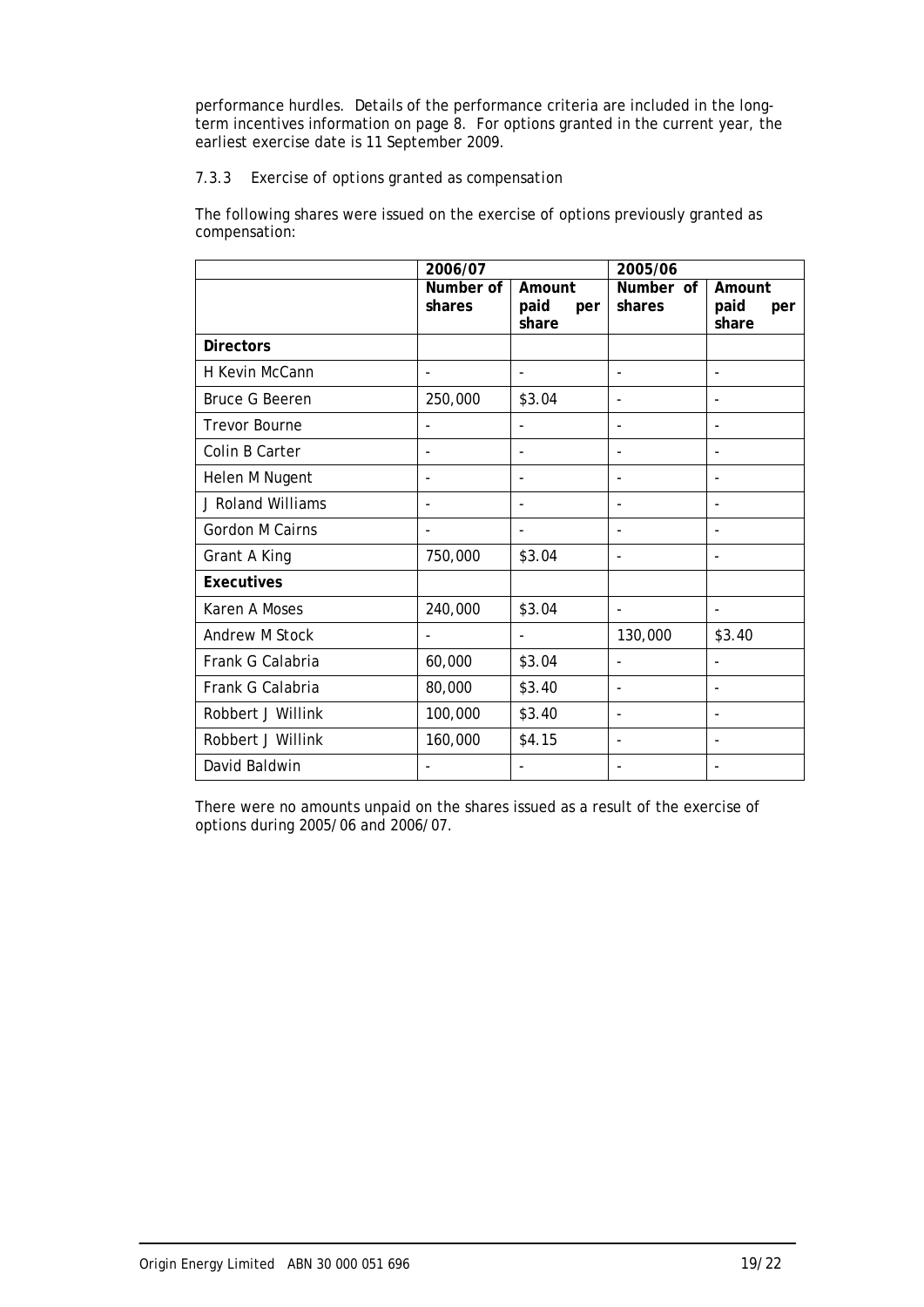### *7.3.4 Option holdings*

Movement, during the reporting period, in the number of options over ordinary shares in Origin Energy held directly, indirectly or beneficially by key management personnel, including their related parties:

|                       | Held at 1<br><b>July 2006</b> | Granted<br>as<br>compensation | Exercised                | Lapsed<br>during<br>the year | Held at 30<br>June 2007  | Vested<br>during<br>the year | Vested and<br>exercisable<br>at 30 June<br>2007 |
|-----------------------|-------------------------------|-------------------------------|--------------------------|------------------------------|--------------------------|------------------------------|-------------------------------------------------|
| <b>Directors</b>      |                               |                               |                          |                              |                          |                              |                                                 |
| H Kevin McCann        | $\blacksquare$                | $\blacksquare$                | $\blacksquare$           | $\overline{\phantom{0}}$     | $\blacksquare$           | $\overline{a}$               | $\blacksquare$                                  |
| <b>Bruce G Beeren</b> | 800,000                       | $\blacksquare$                | 250,000                  |                              | 550,000                  | 275,000                      | 275,000                                         |
| <b>Trevor Bourne</b>  | $\overline{\phantom{a}}$      | $\overline{\phantom{a}}$      | ٠                        |                              | $\overline{\phantom{a}}$ |                              |                                                 |
| Colin B Carter        | $\overline{\phantom{a}}$      | $\overline{\phantom{a}}$      | $\overline{\phantom{a}}$ |                              | $\overline{\phantom{a}}$ | $\overline{\phantom{a}}$     | $\overline{\phantom{a}}$                        |
| Helen M Nugent        | $\sim$                        | $\blacksquare$                | $\overline{\phantom{a}}$ | -                            | $\blacksquare$           | $\overline{\phantom{a}}$     | $\overline{\phantom{a}}$                        |
| J Roland Williams     | $\blacksquare$                | $\overline{\phantom{a}}$      | Ξ.                       | Ξ.                           | $\blacksquare$           | $\overline{\phantom{a}}$     | $\overline{\phantom{a}}$                        |
| Gordon M Cairns       | $\overline{\phantom{a}}$      | $\overline{\phantom{a}}$      | $\overline{\phantom{a}}$ |                              | $\overline{\phantom{a}}$ | $\overline{\phantom{a}}$     |                                                 |
| Grant A King          | 2,250,000                     | 500,000                       | 750,000                  |                              | 2,000,000                | 500,000                      | 500,000                                         |
| Executives            |                               |                               |                          |                              |                          |                              |                                                 |
| Karen A Moses         | 1,082,000                     | 211,000                       | 240,000                  |                              | 1,053,000                | 260,000                      | 460,000                                         |
| Andrew M Stock        | 418,000                       | 158,000                       | $\overline{\phantom{a}}$ |                              | 576,000                  | 160,000                      | 160,000                                         |
| Frank G Calabria      | 466,000                       | 110,000                       | 140,000                  |                              | 436,000                  | 110,000                      | 130,000                                         |
| Robbert J Willink     | 468,000                       | $\blacksquare$                | 260,000                  |                              | 208,000                  | 160,000                      | $\blacksquare$                                  |
| David Baldwin         | $\overline{a}$                | $\overline{\phantom{a}}$      | Ξ.                       |                              | $\blacksquare$           |                              |                                                 |

|                       | Held<br>at<br>1<br><b>July 2005</b> | Granted<br>as<br>compensation | Exercised                | Lapsed<br>during<br>the year | Held at 30<br><b>June 2006</b> | Vested<br>during<br>the year | Vested and<br>exercisable<br>at 30 June<br>2006 |
|-----------------------|-------------------------------------|-------------------------------|--------------------------|------------------------------|--------------------------------|------------------------------|-------------------------------------------------|
| <b>Directors</b>      |                                     |                               |                          |                              |                                |                              |                                                 |
| H Kevin McCann        | $\overline{\phantom{a}}$            | $\overline{\phantom{a}}$      | $\overline{\phantom{a}}$ |                              | $\overline{\phantom{a}}$       | $\blacksquare$               | $\blacksquare$                                  |
| <b>Bruce G Beeren</b> | 800,000                             | $\overline{\phantom{a}}$      | ٠                        |                              | 800,000                        | $\blacksquare$               | 250,000                                         |
| <b>Trevor Bourne</b>  | $\blacksquare$                      | $\overline{\phantom{a}}$      | $\overline{\phantom{a}}$ |                              | $\overline{\phantom{a}}$       | $\blacksquare$               | $\blacksquare$                                  |
| Colin B Carter        | $\blacksquare$                      | $\overline{\phantom{a}}$      | $\overline{\phantom{a}}$ |                              | $\overline{\phantom{a}}$       | $\overline{\phantom{a}}$     | $\overline{\phantom{a}}$                        |
| Helen M Nugent        | $\overline{\phantom{a}}$            | ٠                             | -                        |                              | $\overline{\phantom{a}}$       |                              |                                                 |
| J Roland Williams     | $\overline{\phantom{a}}$            | $\overline{\phantom{a}}$      | $\overline{\phantom{a}}$ |                              | $\overline{\phantom{a}}$       | $\overline{\phantom{a}}$     | $\overline{\phantom{a}}$                        |
| Grant A King          | 1,750,000                           | 500,000                       | $\overline{\phantom{a}}$ | $\overline{\phantom{a}}$     | 2,250,000                      | $\blacksquare$               | 750,000                                         |
| <b>Executives</b>     |                                     |                               |                          |                              |                                |                              |                                                 |
| Karen A Moses         | 920,000                             | 162,000                       | $\overline{\phantom{a}}$ |                              | 1,082,000                      | 200,000                      | 440,000                                         |
| Andrew M Stock        | 425,000                             | 123,000                       | 130,000                  |                              | 418,000                        | ÷                            |                                                 |
| Frank G Calabria      | 380,000                             | 86,000                        | $\overline{\phantom{a}}$ |                              | 466,000                        | 100,000                      | 160,000                                         |
| Robbert J Willink     | 370,000                             | 98,000                        | ٠                        | $\overline{\phantom{a}}$     | 468,000                        | 100,000                      | 100,000                                         |
| David Baldwin         | $\overline{\phantom{a}}$            | $\overline{\phantom{a}}$      | $\overline{\phantom{a}}$ |                              | $\qquad \qquad \blacksquare$   | ٠                            | $\overline{\phantom{a}}$                        |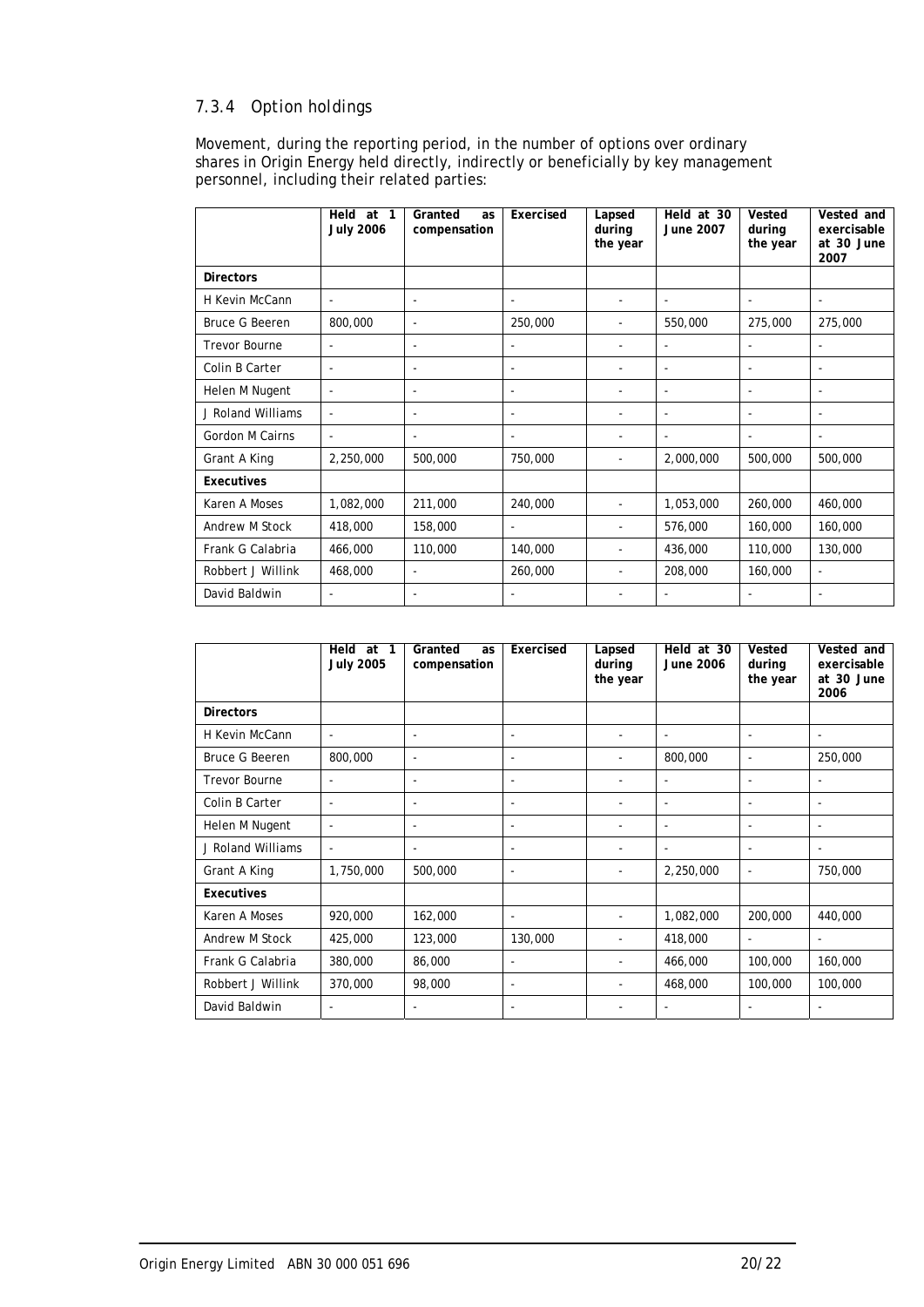### *7.3.5 Equity holdings and transactions*

Movement, during the reporting period, in the number of ordinary shares of Origin Energy Limited held directly, indirectly or beneficially by key management personnel, including their related parties:

|                       | Held at 1<br><b>July 2006</b> | Purchases | Received on<br>exercise of<br>options | <b>Sales</b>             | Held at 30 June<br>2007 |
|-----------------------|-------------------------------|-----------|---------------------------------------|--------------------------|-------------------------|
| <b>Directors</b>      |                               |           |                                       |                          |                         |
| H Kevin McCann        | 253,286                       | 8,439     | ۰                                     |                          | 261,725                 |
| <b>Bruce G Beeren</b> | 554,420                       | 600       | 250,000                               |                          | 805,020                 |
| <b>Trevor Bourne</b>  | 38,350                        | 4,616     | $\overline{\phantom{a}}$              | $\overline{\phantom{a}}$ | 42,966                  |
| Colin B Carter        | 30,958                        | 2,773     |                                       |                          | 33,731                  |
| Helen M Nugent        | 14,046                        | 4,352     |                                       |                          | 18,398                  |
| J Roland Williams     | 33,658                        | 4,579     |                                       |                          | 38,237                  |
| Gordon M Cairns       |                               | 2,500     |                                       |                          | 2,500                   |
| Grant A King          | 244,769                       | 6,277     | 750,000                               | 700,000                  | 301,046                 |
| Executives            |                               |           |                                       |                          |                         |
| Karen A Moses         | 33,266                        | 200       | 240,000                               | 240,000                  | 33,466                  |
| Andrew M Stock        | 587,095                       | 400       | $\overline{\phantom{a}}$              | 190,000                  | 397,495                 |
| Frank G Calabria      | 614                           | 218       | 140,000                               |                          | 140,832                 |
| Robbert J Willink     | 351,781                       | 200       | 260,000                               | $\overline{\phantom{a}}$ | 611,981                 |
| David Baldwin         |                               |           |                                       |                          |                         |

|                       | Held at 1<br><b>July 2005</b> | Purchases | Received on<br>exercise of<br>options | <b>Sales</b>             | Held at 30 June<br>2006 |
|-----------------------|-------------------------------|-----------|---------------------------------------|--------------------------|-------------------------|
| <b>Directors</b>      |                               |           |                                       |                          |                         |
| H Kevin McCann        | 253,286                       |           |                                       |                          | 253,286                 |
| <b>Bruce G Beeren</b> | 549,647                       | 4,773     |                                       |                          | 554,420                 |
| <b>Trevor Bourne</b>  | 33,786                        | 4,564     |                                       |                          | 38,350                  |
| Colin B Carter        | 26,625                        | 4,333     |                                       |                          | 30,958                  |
| Helen M Nugent        | 9,750                         | 4,296     | ٠                                     |                          | 14,046                  |
| J Roland Williams     | 29,076                        | 4,582     |                                       |                          | 33,658                  |
| Grant A King          | 239,613                       | 5,156     | ۰                                     |                          | 244,769                 |
| Executives            |                               |           |                                       |                          |                         |
| Karen A Moses         | 33,128                        | 138       |                                       |                          | 33,266                  |
| Andrew M Stock        | 462,584                       | 217       | 130,000                               | $\overline{\phantom{a}}$ | 592,801                 |
| Frank G Calabria      | 40,462                        | 152       |                                       | 40,000                   | 614                     |
| Robbert J Willink     | 351,643                       | 138       | ٠                                     |                          | 351,781                 |
| David Baldwin         |                               |           |                                       |                          |                         |